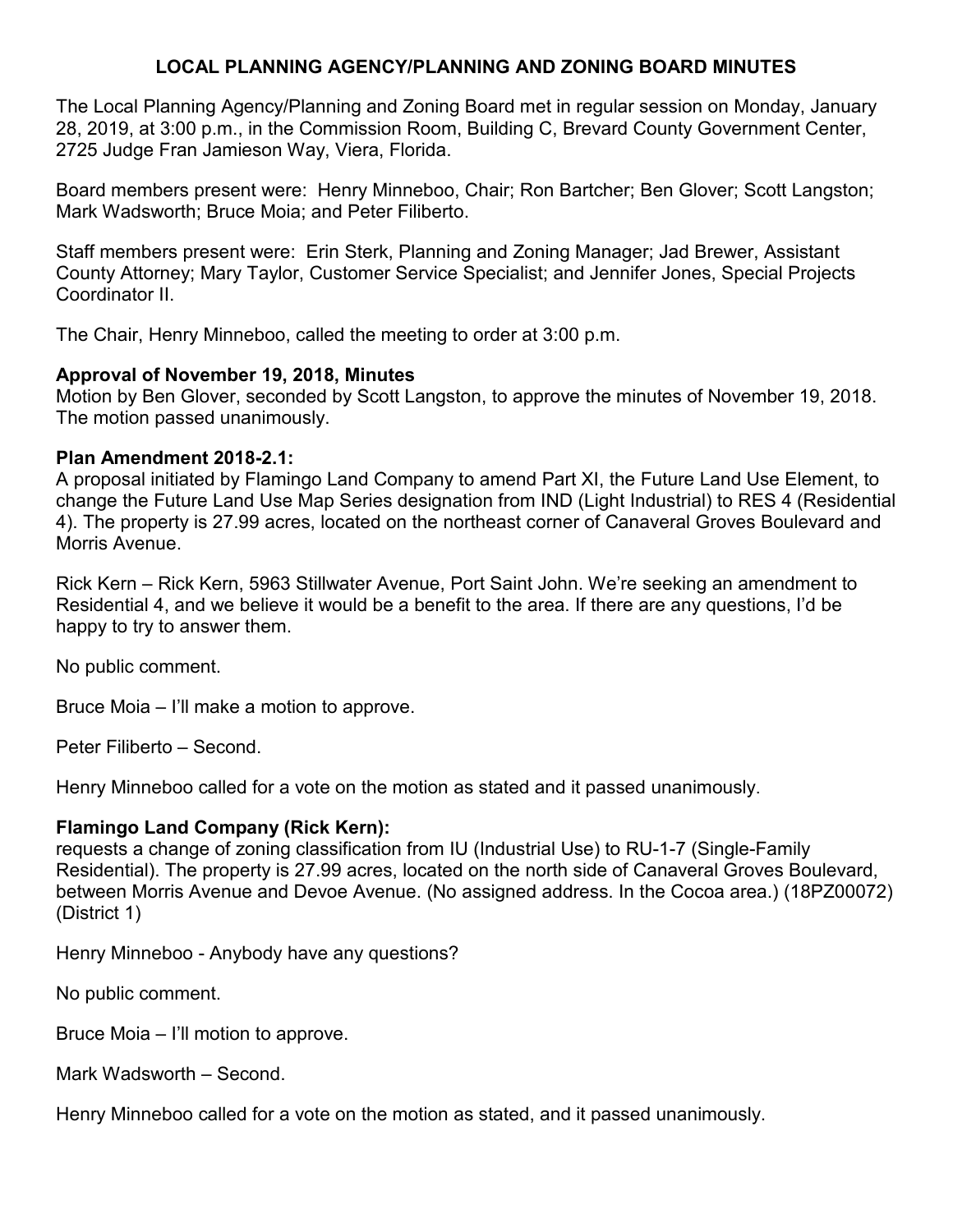## **Martin Family Trust (Jennifer Martin-Sater & Craig Sater):**

Request a change of zoning classification from BU-1 (General Retail Commercial) to BU-2 (Retail, Warehousing, and Wholesale Commercial). The property is 1.39 acres, located on the west side of U.S. Highway 1, approximately 600 feet south of Cross Road. (3645 North U.S. Highway 1, Cocoa) (18PZ00117) (District 1)

Mike Sarraco – I'm Mike Sarraco, representing the Martin Family Trust, and we're requesting a rezoning from BU-1 to BU-2. In going through some of the comments and some of the revisions, there is already a block wall about 8 feet tall behind the building separating them from the residential.

Henry Minneboo – You're across from Lay Z Boy?

Mike Sarraco – Yes, almost to State Road 528.

Henry Minneboo – And then you go all the way to East Railroad Avenue?

Mike Sarraco – Yes.

No public comment.

Bruce Moia – I see that there's BU-2 already in the area, so I'll recommend approval of the request.

Mark Wadsworth – I'll second.

Henry Minneboo called for a vote on the motion as stated, and it passed unanimously.

#### **Clark A. and Patricia A. Simms:**

Request a change of zoning classification from RU-1-9 (Single-Family Residential) to RU-2-4 (Low-Density Multi-Family Residential). The property is 0.93 acres, located on the west side of North Tropical Trail, approximately 685 feet north of Lucas Road. (700 Saint Lawrence Lane, Merritt Island) (18PZ00130) (District 2)

Clark Simms – My name is Clark Simms, I'm the property owner at 700 Saint Lawrence Lane. My request is to change the zoning from RU-1-9 (Single-Family Residential) to RU-2-4 (Low Density Multi-Family Residential). What we really want to do is build a home for my mother-in-law, because my wife and I will be taking care of her.

Henry Minneboo – Are you on the west side?

Clark Simms – I'm on the west side of North Tropical Trail.

Henry Minneboo – You're the next property north of the Timuquana subdivision?

Clark Simms – Yes.

Bruce Moia – All you are proposing is one additional residence?

Clark Simms – Probably a duplex because my own parents are getting elderly as well, and we're hoping to have them there.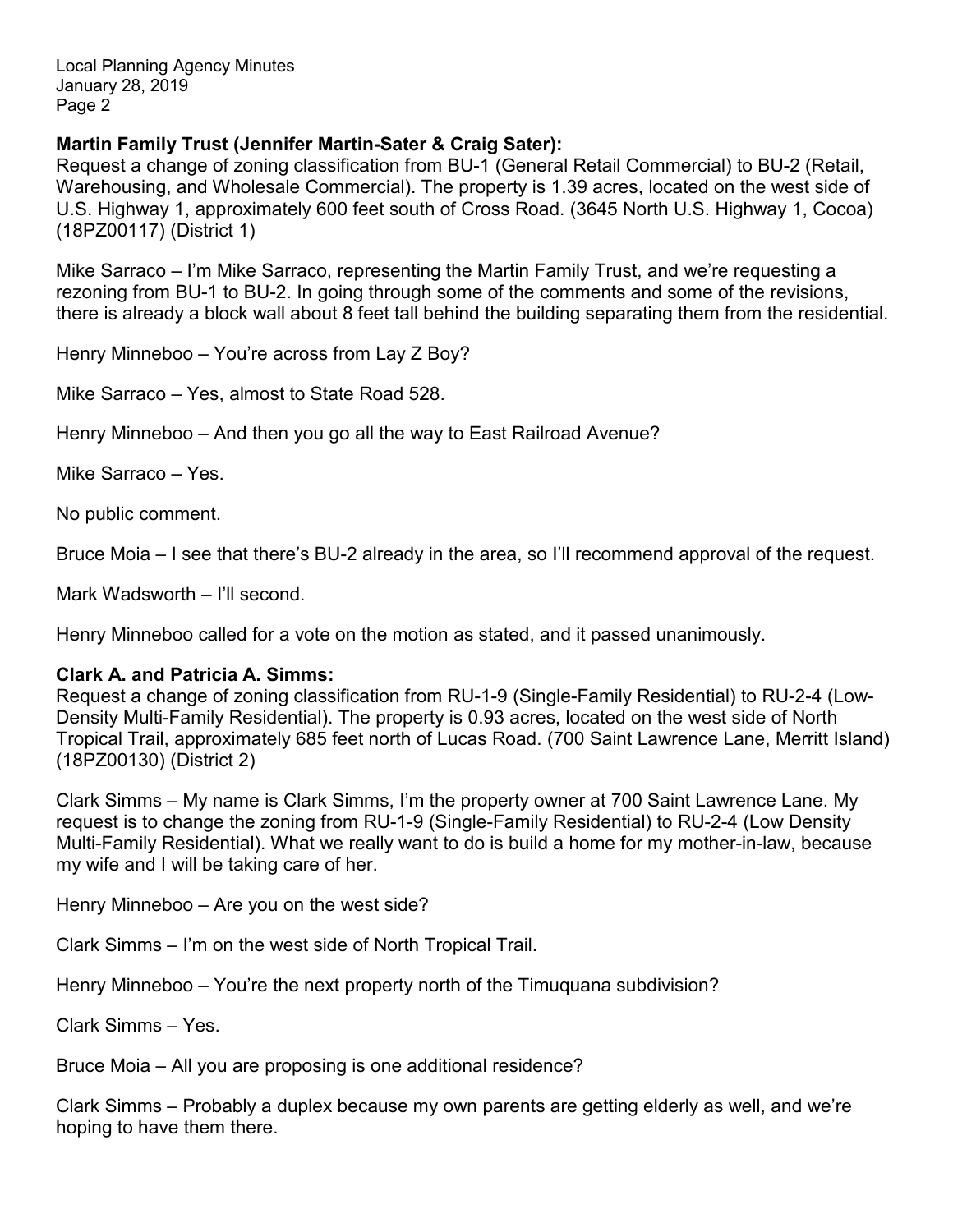Bruce Moia – I was wondering why you were asking for multi-family zoning.

Clark Simms – The only other option was to make a flag lot and separate the property, but that's not really what we want to do, and because of the width of the property, that would cause problems with driveways and access.

Bruce Moia – So, you want to maintain ownership of the property and just rezone a portion of it.

Henry Minneboo – With a binding development plan?

Bruce Moia – We don't have any multi-family in that area. How big is the area?

Clark Simms – My property has two different zonings. I have EU-1 (Estate Use Residential) on the two acres, and then the front 0.92 acres is Single-Family Residential.

Bruce Moia – Our staff comments say they could get up to three more units. Is that three additional, or three total?

Clark Simms – It's Residential 4, but I can only put three according to staff because it's less than an acre.

Bruce Moia – Right, but you do back up to single-family residential.

Ben Glover – Bruce, do you want to limit him to just one duplex to keep him from building additional multi-family structures on the property?

Bruce Moia – How does that work when they want multi-family residential against single-family residential? Are there any other additional requirements in the Code?

Erin Sterk – Not really, and the protections preventing them from subdividing aren't there. They say they aren't going to do that, but there's nothing specifically to prohibit that if they could do a flag lot and develop it in a way that would allow the back to have access.

Bruce Moia – If we just flat-out rezone it they could build a triplex and rent it out. I don't think that was the intent, but we might want to have something to limit the development.

Bill Hank – I'm Bill Hank, I live at 685 Timuquana Drive, which is the first street south of the property in question. I live at the end of Timuquana Drive, so I'm kind of away from it. Personally, it probably doesn't affect me very much, but I'm here for another reason. Fourteen years ago I was involved in a small area plan committee that looked at everything in this area, everything west of Tropical Trail, south of Venetian Way, and north of Lucas Road. That small area plan was started because a developer wanted to rezone a 27-acre parcel and put in over 200 units; needless to say, the community got together. That particular plan, because of the opposition from a lot of people, the developer eventually withdrew their request, and as a result of that, Commission Pritchard put together a committee to do a small area study of this particular area to see what we could come up with. I know that because I was the co-chairman of that committee. We worked for almost a year and had incredible community support; we met once a month and it was rare not to have 30 – 40 people from the community present who felt strongly about it; and the desire was that we not make a major change like what was being considered. After a year's worth of deliberation, we came up with the recommendation that eventually went to the Commission, saying that nothing in the area would ever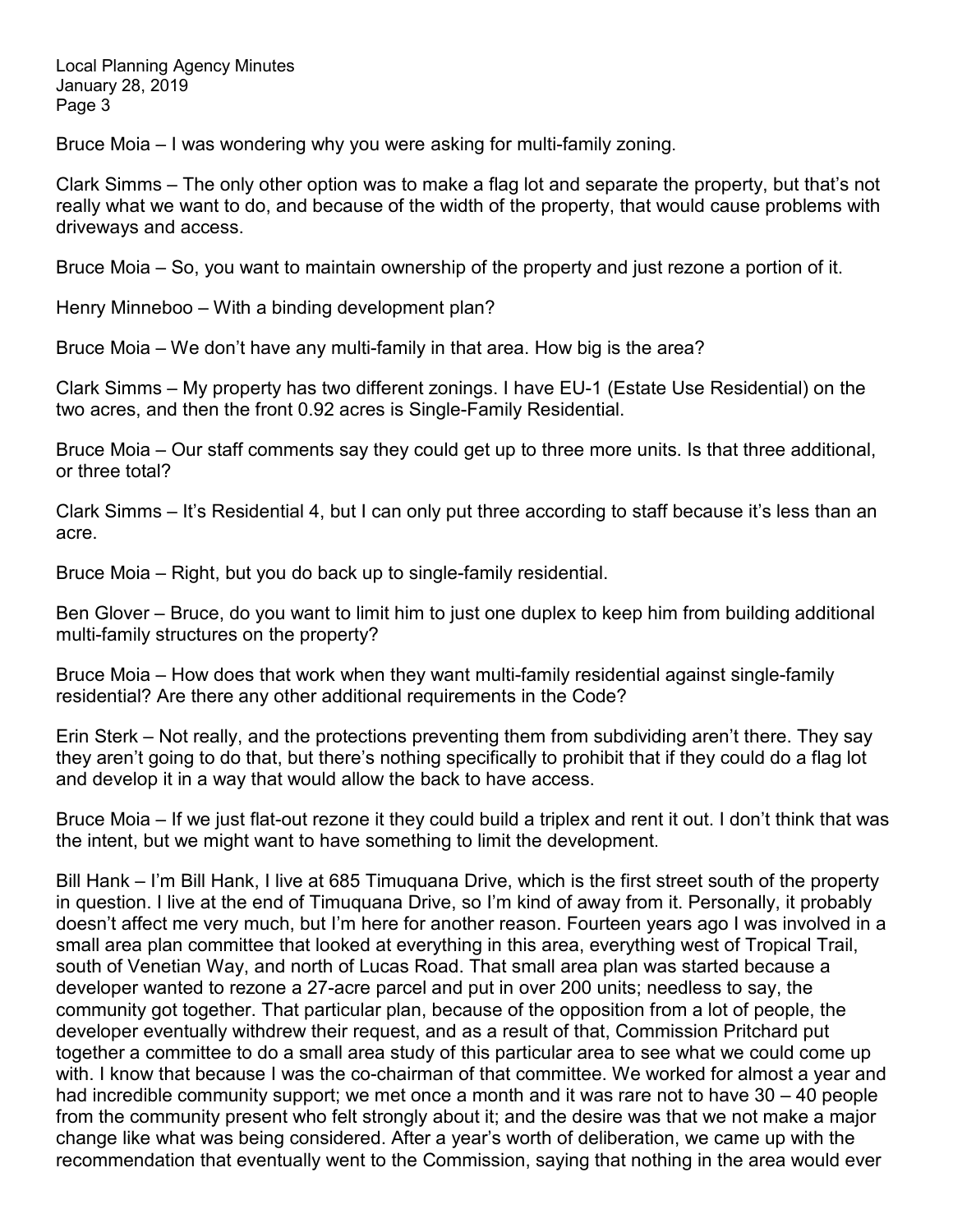be good for anything except a minimum of one acre per dwelling lots. At that time, something went on with Commissioner Pritchard; he was also involved with a small area team that was working north of the Barge Canal, and they came up with a two-acre requirement, and he didn't like that. The end result was that our plan never got submitted to the County Commission, and when we discovered that it was around the time that Chuck Nelson got elected as our new Commissioner. The co-chair and I talked to Chuck and he didn't know anything about it, and within a month it had gone to the Commission and our plan for a minimum of one acre per dwelling in that area was approved and supposedly went on to Tallahassee to get incorporated into the Brevard County Master Land Use Plan. I'm confused with this request as to why that isn't in play; I don't know why it's not being considered, because that's what the plan was to do. That's an unknown at this point. I would like to recommend against approving this request. It's doesn't seem like a big thing, but it opens the door for other people along Tropical Trail. That being said, I fully understand that both you guys, and the Commission, have the right to approve this if you so desire, and if you do, what I'd like to ask is that you put some hooks in it in the form of a binding development plan that first says the property can never be subdivided. Also, before you approve it, the plan needs to show how he's going to situate a dwelling, or dwellings, on the property, because it is a narrow, 100-foot piece of land, 10 feet of which is taken up by the ditch on the north side of Timuquana Drive, and another 20 feet is taken up for his lane to get to his house on the river, so that doesn't leave a lot of space for building. The third item I think is important is that any such dwellings must be occupied by a blood relative of whoever is the owner at that time, and I'd also like to tie in that under no circumstances can any of the dwellings ever be rented to the general public. I don't know if that's possible, it's just my personal feelings on the subject.

Henry Minneboo – The last part is a little tricky. The first one, though, if he just put one additional, you'd be relatively satisfied?

Bill Hank – Yes, but I'm not sure how he can ever make it fit on that narrow property.

Henry Minneboo – Staff would have a position on that, right?

Erin Sterk – I had similar concerns and it was difficult to decipher how they would meet the lot width depth and get the access road past it, and without a concept plan it's hard to demonstrate that it is feasible. There are a lot of environmental constraints on the property that are unusual.

Bill Hank – The other hang-up that I didn't mention is that to the best of my knowledge, there are no sewers on that portion of North Tropical Trail, so these structures will have to be on septic systems, and I don't know how you fit that in on a piece of property that is right on a canal that directly flows into the Indian River.

Henry Minneboo – I don't think there is sewer up there.

Erin Sterk – I don't think so at all.

Henry Minneboo – Septic tanks have to be 75 feet from that.

Michael Notary – Michael Notary, my dad lives at the end of Timuquana Drive. We don't feel that Mr. Simms is being straight forward with what he is planning on doing with that property, and we feel he wants to put in rentals and do more than he's saying he wants to do.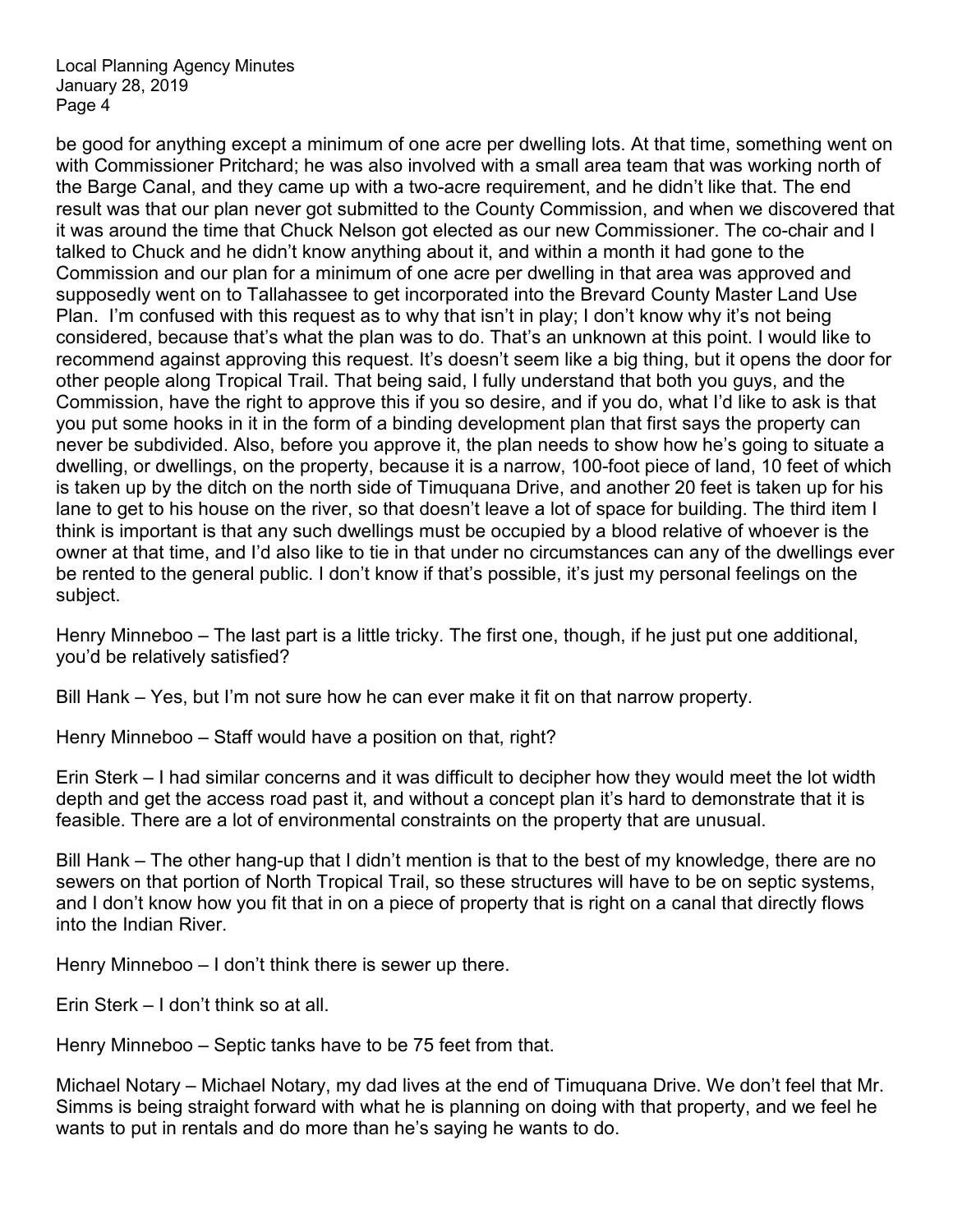Lana Walters – My name is Lana Walters, 530 Timuquana Drive.

John Mason – John Mason, same address.

Lana Walters – We're here today to recommend against the approval of this application. We do empathize with the Simms family and their situation, because a lot of us have been, or are about to be, impacted with the same situation with aging family members. As much as we do appreciate that, the impact of this change affects the whole neighborhood and community. We just purchased our property in October, and with the extensive research we did to find our new home, we finally chose this one for a lot of reasons. Had it backed up to a property with low-density multi-family, we probably would not have purchased it. Some of our concerns are the environmental impact on the area, and we are concerned about the market value of the surrounding property; we are directly across from the subject property and will have an entirely different view, different noise levels, and things like that. The biggest concern we have is the future possibilities for that property. If it is zoned low-density multi-family, what is to stop somebody from turning it into a duplex, or triplex, or seasonal rentals? The entire area could change if that is rezoned. There would be a burden on the property itself, and as mentioned, it is a narrow property. We haven't seen any plans for how they are going to make that happen.

John Mason – We don't necessarily think this is what his intentions are. We've talked about it, and he plans on being there forever, but you don't know. We want to be there forever.

Henry Minneboo – Are you on the north side of the road, or the south side?

Lana Walters – The north side. We are the second house on the canal, so we can see all of it.

Clark Simms – I addressed the last couples' concerns, and I think they were really concerned about me putting a building right behind their lot. It will be as close to my house as possible, so it won't affect their view or anyone else's view. The gentleman who owns the houses that are adjacent to where I'd like to build this duplex, rents his houses out, the two houses on Timuquana Drive, so he has no issue with it. Like I said, it's for my mother-in-law and my parents. With Bill's concern about the small area plan, that was for separate lots, and we're not building a different lot, our objective is not to subdivide and sell off anything. I thought that my only option was going to be to create a flag lot, but after talking to staff – he was here, but he left, and he could have explained it better – he said this would be a better option.

Henry Minneboo – I know North Tropical Trail fairly well. One of the problems I see is that when you start at Lucas Road and go north there's not much double occupancy, meaning two houses, on the same parcel. That prevails as you continue northward, and there's a lot of people who own a lot of land up there.

Clark Simms – Only until you hit Easy Street, which looks like a development someone tried to start.

Henry Minneboo – Easy Street is a little different.

Clark Simms – I meant on the river side. They must have started that development in the mid-2000's.

Henry Minneboo – And it died, but then you go beyond that and everybody has larger parcels, and they just haven't busted them out. I really don't want to elaborate because I own five acres north of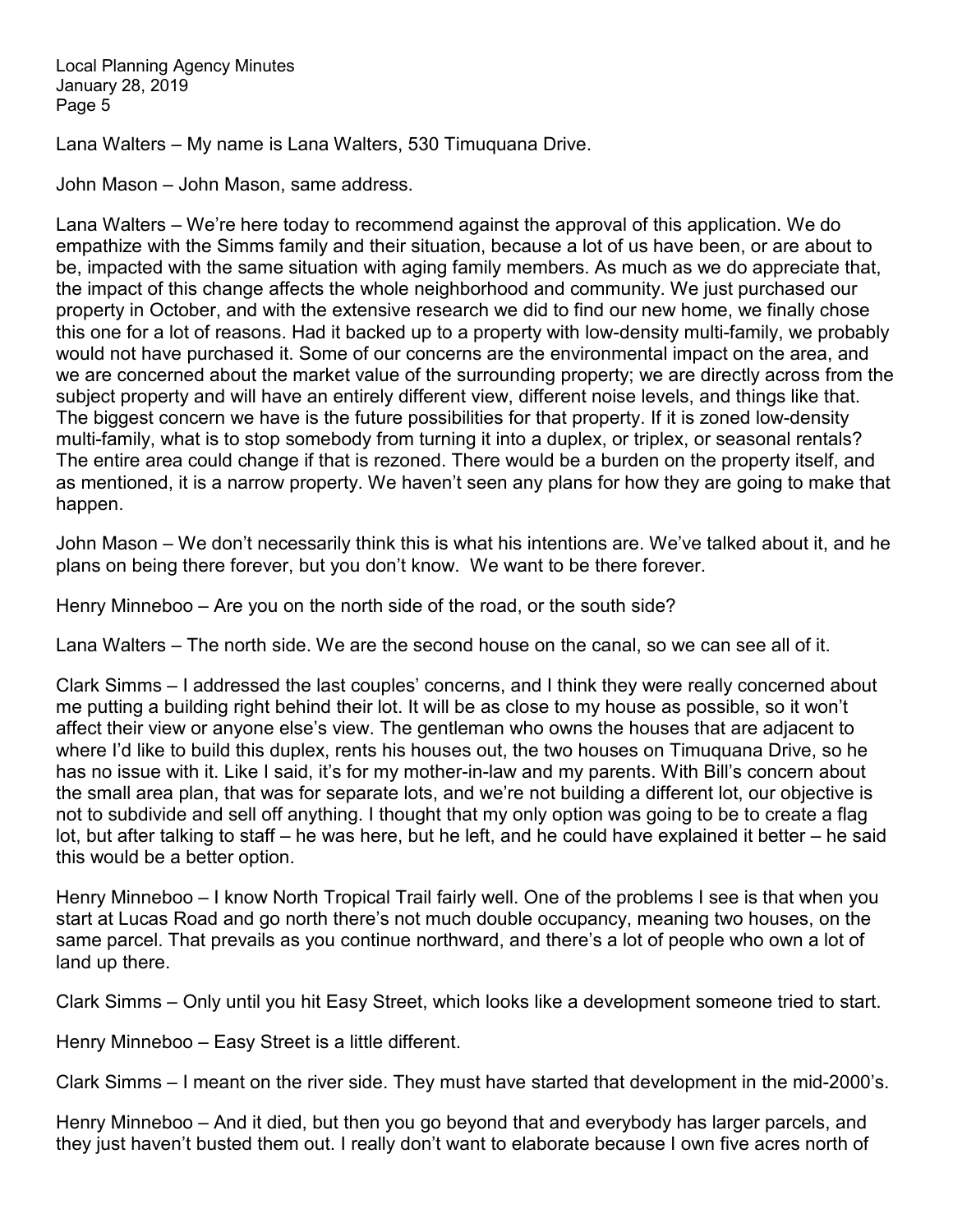there, so I'll reveal that. That's never been our intent, but this is not about what I own. When we open it up for you, we might as well open it up for everybody, so I can't disagree with that one comment.

Erin Sterk – I was able to pull up the South North Tropical Trail Study. Although I can't speak to the exact moments in time that it came forward, on page 10 of the study is the Citizens Resource Group recommended Future Land Use change which depicts the Residential 1 on the portion of the property to the west, and Residential 4 on the property that currently retains the Residential 4. The recommendation of the committee was implemented, but in that recommendation, the front half of that property was always intended, according to the recommendation, to retain Residential 4 density potential. That's why the front half has a denser land use designation than the rear half, as a result of the study.

Henry Minneboo – I can tell you that happened because of some of the oddities to the north of this, and there were actually some businesses through there, and they've come and gone, so I think that might have had some impact.

Erin Sterk – It seems to me like they implemented the recommendations as proposed, leaving this gentleman with the density he has today.

Henry Minneboo – You know when we let one do it, you'll have 10 more applications next week.

Ben Glover – Is there a possibility for him to build another single-family home on the property?

Henry Minneboo – Yes.

Ben Glover – And then we could do away with the multi-family.

Henry Minneboo – He can build one and get away with it, yes.

Ben Glover – I agree with your statement, as far as if we let one do it, everyone is going to apply for it. I'm against the multi-family part of what he is requesting, and if he can make-do with one, then that would probably be the best situation.

Bruce Moia – What I'm seeing is that we don't have any multi-family on that side of the road. There are two choices: one, we deny this and he'll have to do a flag lot, or we approve it with the condition that he gets one unit.

Mark Wadsworth – He can already do that.

Bruce Moia – Yes, but he has to divide the property to do that. We can approve this rezoning, but limit him to one unit, and then he can maintain ownership of the property, but limited to one single-family residence.

Henry Minneboo – Tie it to a binding development plan?

Bruce Moia – In order for him not to have to divide his property, I will make the recommendation that we approve this with the condition that we only allow one additional unit on the property.

Ben Glover – Would that be multi-family?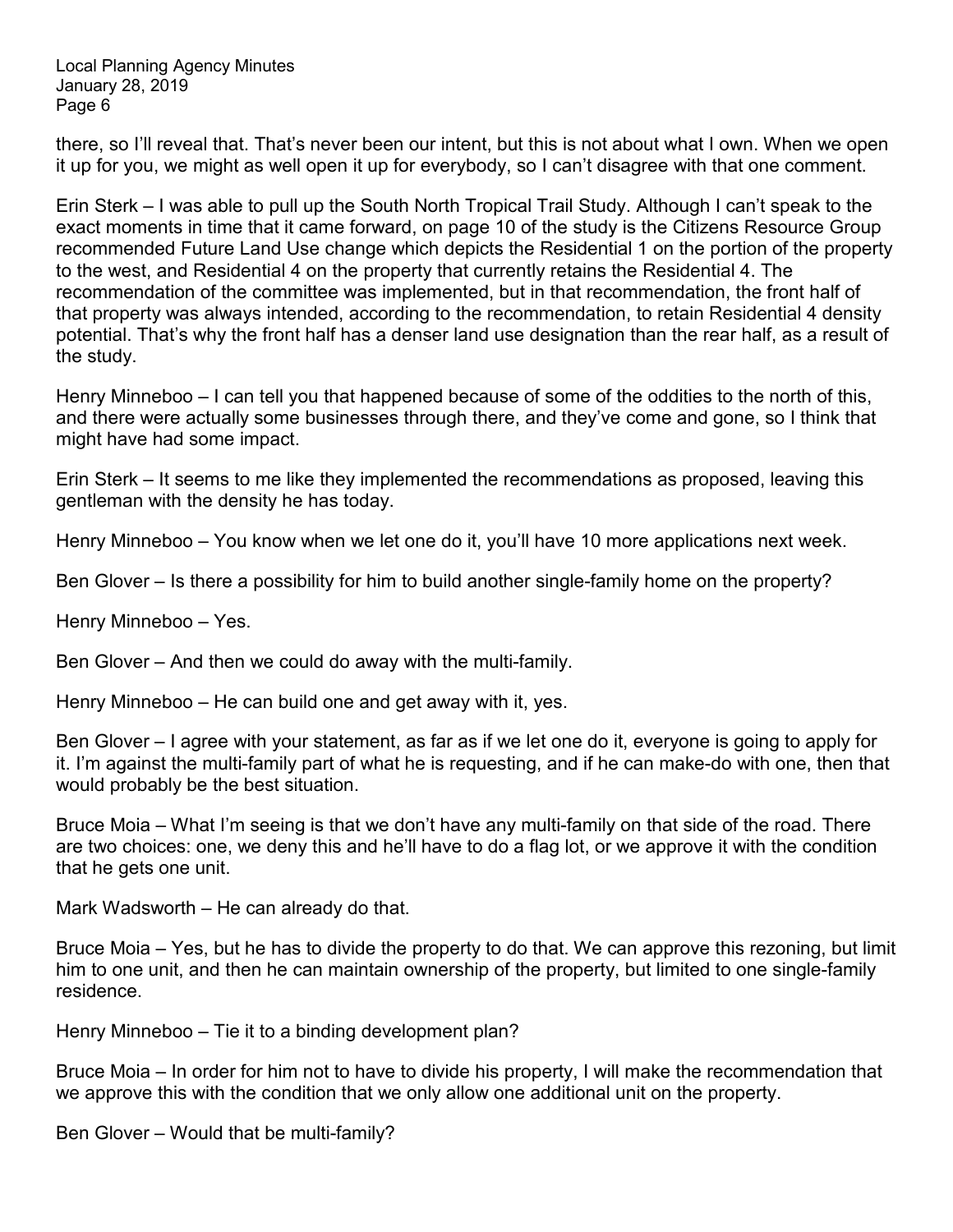Henry Minneboo – No.

Bruce Moia – No, one unit.

Mark Wadsworth – I'll second that.

Henry Minneboo – Are you willing to do a binding development plan?

Clark Simms – Yes, sir.

Henry Minneboo – For one unit?

Clark Simms – Yes, sir.

Erin Sterk – Can we clarify that the unit is intended as a single-family unit.

Bruce Moia – One single-family unit, yes.

Henry Minneboo – Is that acceptable to the other side?

Bill Hank – It is to my point of view, but I can tell you there are other people in the area that area thinking that if this goes through, they are going to do the same thing to their property.

Bruce Moia – They can still build one unit.

Henry Minneboo – At least now you have a binding development plan that will limit that.

Erin Sterk – The one valuable piece of doing it this way with the multi-family zoning as opposed to doing the administrative process is that the flag lot would be done administratively, but having the multi-family zoning allows him to share the access. If he had to create a flag lot for his current access and then another access with the canal on the property, two driveways out to Tropical Trail would be challenging.

Bruce Moia – I want to amend my motion to limit the binding development plan so that there would be shared access.

Erin Sterk – You get to the same place in the end, but allow the shared access, and never subdivide the property.

Bruce Moia – And it will make it a little easier for him to get a septic tank on there.

Mark Wadsworth – Second.

Jad Brewer – Is that for an amendment for shared access?

Bruce Moia – Yes, he re-seconded the motion.

Henry Minneboo called for a vote on the motion as stated, and it passed unanimously.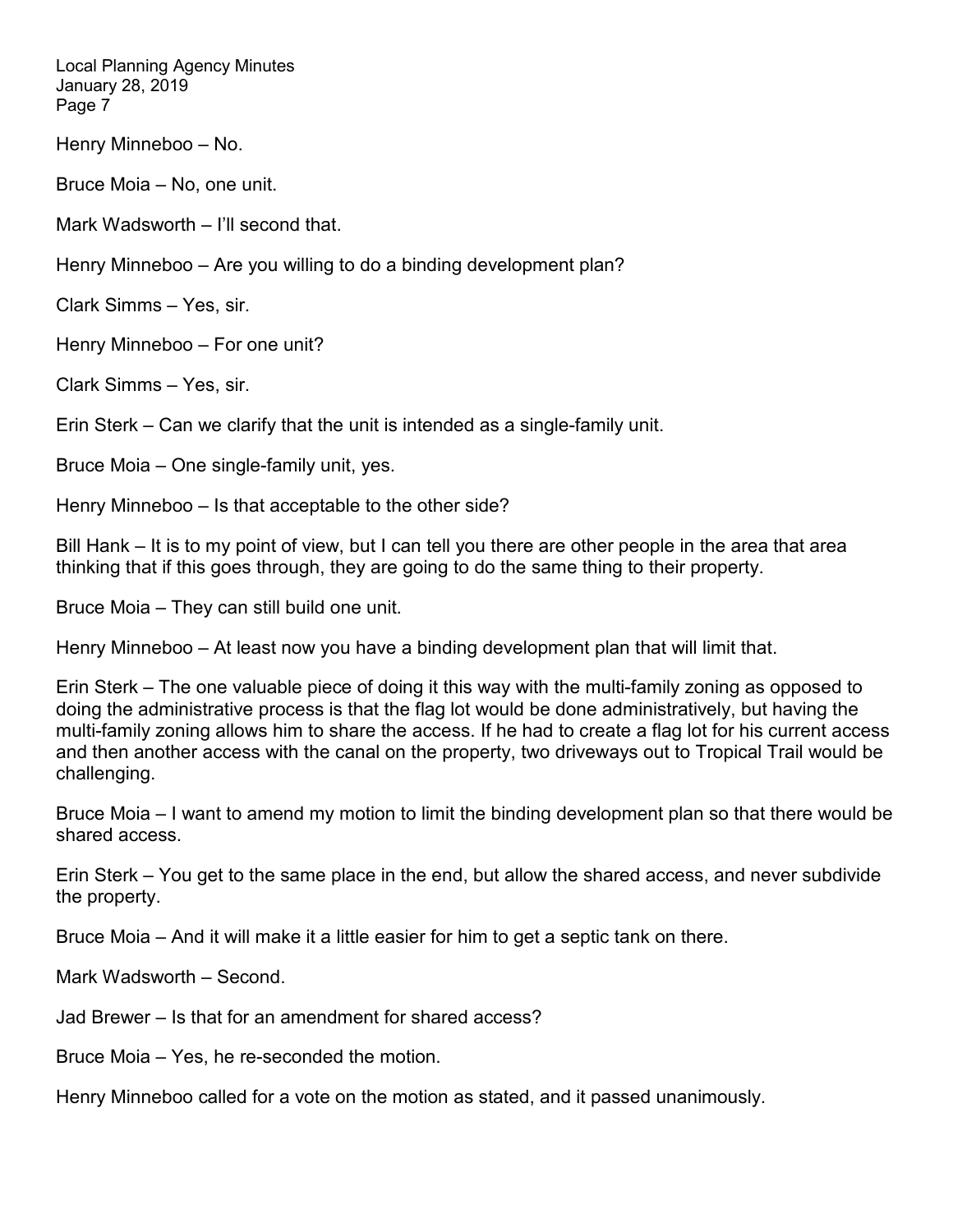### **Happy Landings Homes, Inc. (Kevin Lee):**

Requests an amendment to an existing BDP (Binding Development Plan), in an IN(H) (Institutional Use – High-Intensity) zoning classification. The property is 5.33 acres, located on the southwest corner of U.S. Highway 1 and Otter Creek Lane, on the east side of Old Dixie Highway. (5925 Old Dixie Highway) (18PZ00088) (District 4)

Documents submitted during the meeting can be found in file 18PZ00088 located in the Planning and Development Department.

Scott Knox – Scott Knox, Widerman and Malek Law Firm, 1900 West New Haven Avenue, Melbourne. Since there are some new faces here, we thought we'd start with a PowerPoint presentation, and Dr. Ronsisvalle is here to do that and explain the difference between this facility and the facility that was there originally, so I will defer to him for now.

Mike Ronsisvalle – Good afternoon, I appreciate you indulging us with this PowerPoint, I know some of you have seen it before, but we just wanted to make sure we were clear about what we were doing on the property. My name is Mike Ronsisvalle, 1299 Bedford Drive, Suite A, Melbourne. I'll talk to you a little bit about the need for addiction treatment in our County. Brevard County needs a facility where professionals can provide effective treatment for substance abuse simply because we are faced with a legitimate crisis. I can give you some graphs that show you how significant this crisis really is; in 2017, 72,000 Americans died from drug over doses; in 2013, it was 40,000, so it almost doubled in three or four years. I broke it down in regards to which drugs are actually causing the most significant problems, although we've had an uptick in all drugs, the biggest issue is with the synthetic opioids. It takes one Google search, or one look at ABC News to see how significant the problem is. It is an immense problem, but it's also a local problem. In Florida, the top five counties with the most drug or alcohol overdoses from 2014 to 2016 are Palm Beach, Number 1; and Number 2 is Brevard. Out of all the counties in Florida, we're Number 2 in regard to drug and alcohol overdoses. We've got a significant issue facing us. People who live in Brevard are 44% more likely to die due to drug overdoses than an average American. We've got to do something as a community to try to address this. We want to provide that solution for Brevard County. Nationally, 1.3 million people seek treatment for addiction every year; six months after treatment, 60 to 80% of them have relapsed, and that's not good. Our solutions are different, and I'm proud to be part of Journeypure because what we're doing is significantly more effective. We've got data that supports six months after treatment we've flipped the table; 70% of our patients are clean and sober six months after treatment. How are we getting that kind of significant shift in the effectiveness of our treatment? Number 1, we start with an assessment; Number 2, we go to an individualized treatment plan; and Number 3, we have a longterm coaching process that uses technology to help our patients stay clean and sober over time. We have access to the patients that go through our program for almost a year, back and forth with coaches that are communicating with them and helping them deal with triggers and issues in their lives that make them want to relapse. If we dig down into how we do this, I'd start with the assessment and evaluation, because we treat causes, not symptoms. We start with getting a diagnosis, which is key, and that diagnosis is not given by someone who spent three years on drugs and now they want to help people; the diagnosis is given by a medical professional, such as a medical doctor, a psychologist, a licensed clinical social worker, and those are all medical professionals that are giving medical treatment to our patients. Secondly, as we identify people that are ready for treatment, we plug them into the level of care that's appropriate for what they've got going on in their life. Already, in Brevard County, we've been doing intensive outpatient programming and a partial hospitalization program, and we've been doing that for over a decade here, treating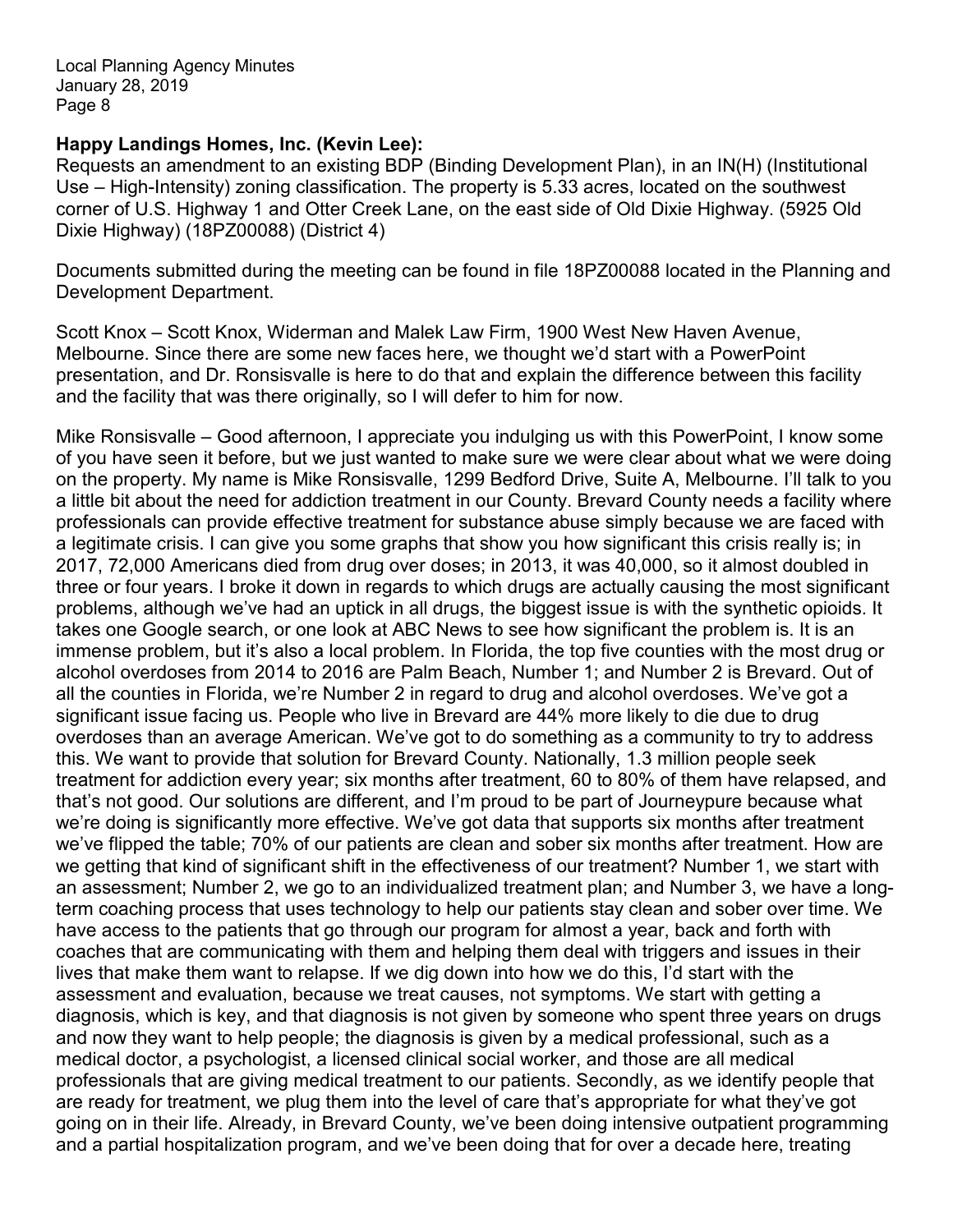addictions, and what we want to add on this five acres is the residential and detox component. I'll tell you more about how that's different than some other things that have been in the County over the years, and some of the things that have actually been on that property over the years. This is pretty exciting for me, because we were trying to track our outcomes and demonstrate the validity of our treatment, and six months after treatment 84% of our patients report not using substances; 92% report that they are not seeking treatment for physical or mental health issues from a hospital or emergency room; and 68% are employable, which is a big deal when you think about someone that is struggling with that level of an addiction, that they can go back to work and contribute to our community. Who are we? I think that's a lot of the questions the neighbors have for us, and maybe you guys have for us. I want to start by telling you who we are not. We're not a recovery house or a sober living community. That property in particular has a long history with people that have been there, they've wanted to get help for addictions, but it was a come-as-you-go, it wasn't run by medical professionals, it wasn't licensed by the State, and none of the issues that we're going to have in place were present as Resurrection Ranch, which is what it was called years ago. That's not what we're doing, it doesn't look like that in any way, it doesn't resemble that, and people aren't going to be walking around the neighborhood. This is a closed facility where people, once they come, they stay for 30 days; they're not driving on and off the property every day, they are there getting healthy, and these are people who want to be there. Most importantly, we're not a community health center that admits Baker Acts or court mandated treatment. That's just not who we are; that's not in our DNA; there are other places in Central Florida these patients can go if they are court ordered or a hardened criminal with a long record, but that's not our facility, and that's not what we want to do. We want to help soccer moms, we want to help engineers at Harris, and we want to help attorneys and doctors. We want to help people who are employed that have insurance, and who are ready beat this and continue to contribute to our community. We are a group of professionals that provide detox residential, partial hospitalization, for patients who are self-motivated to become and stay healthy. How do we know these folks aren't going to leave this property? Because they are there because they want to be; they have checked themselves in; and they are self-motivated to be there. We're passionate about helping our patients be successful in treatment. To us, success means that the person is employable and they're not using the healthcare system, or our resources in Brevard County, as a result of addiction-related behaviors. We are a company with a proven track record of creating professional, beautiful facilities that are an asset to the communities we serve. We're building buildings that fit in the communities that we're building them in; they fit the culture and the landscape. (Dr. Ronsisvalle referred to pictures of other Journeypure facilities around the country. The pictures are part of the PowerPoint presentation that can be found in file 18PZ00088, located in the Planning and Development Department.) Florida is different in that it has different kinds of licenses for substance abuse treatment. A lot of places you go, all of the people in rehab stay on property and get treatment on the same piece of property. Florida has the kind of model where you can have treatment with community housing, so your treatment is done in an office building, and then you stay offsite. What we're proposing here on this five acres is not the kind of model where you stay one place and then you're transported to get services at another location. We're proposing a true detox residential program where people can come, stay on property for 30 days, and then leave.

Scott Knox – I'm going to speak a little bit about the binding development plan that we've adjusted since the last time we met, and go through them one by one with a short summary. We basically have kept the 6-foot privacy fence along Old Dixie highway, which is part of the original deal; we are limiting access to Old Dixie Highway at the existing access, or if the new building is built, which is where they plan to actually do the treatment, it would be done on a more northerly part of the property to get further away from the residential area. We looked into access from U.S. Highway 1 and the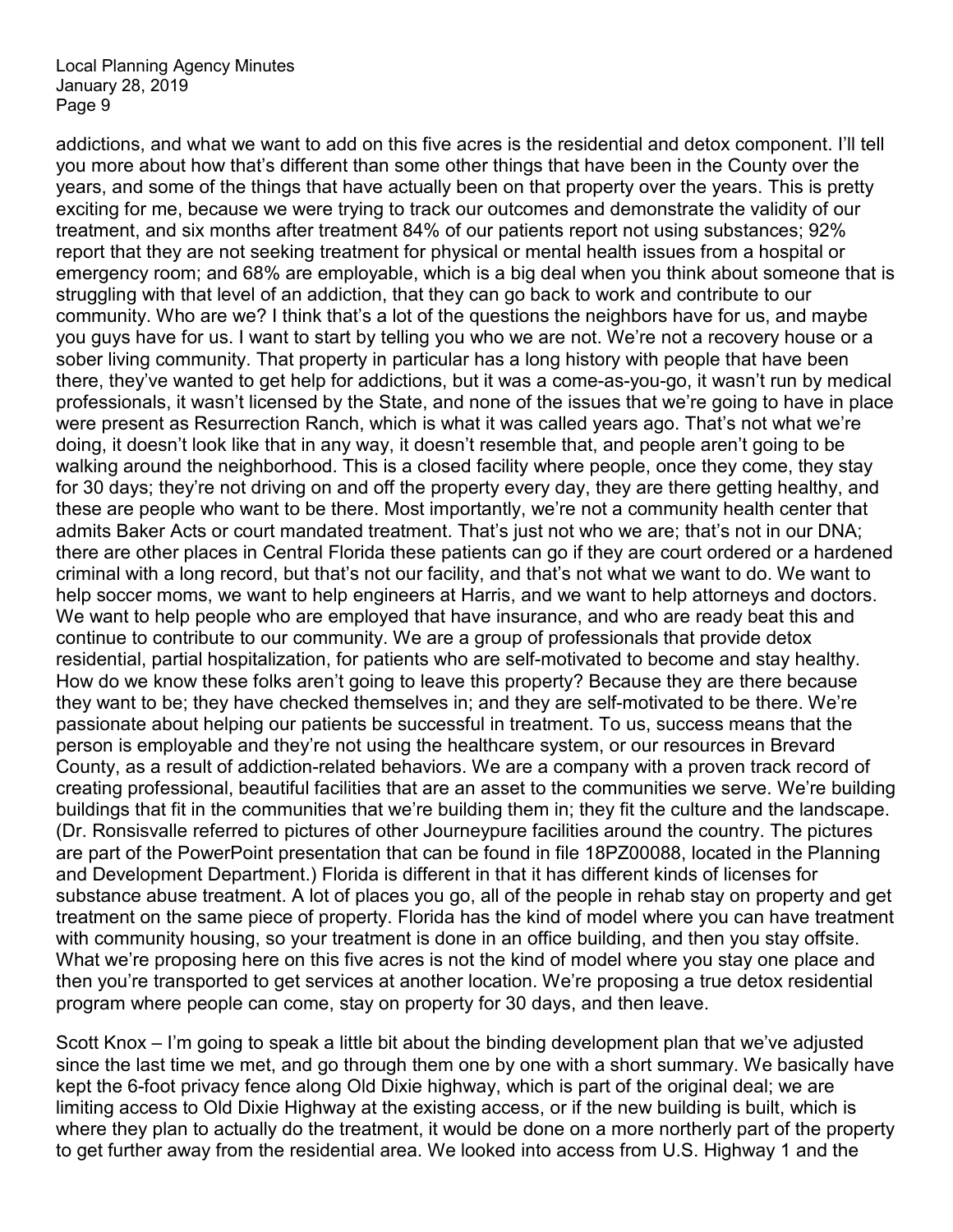prospect of that are zero and none because the Florida Department of Transportation has control of that and they don't want that there, as far as I know. The developer has also agreed to comply with all the conditions that basically apply to a permitted use with conditions, which this is, in the Institutional Use High-Intensity zoning. This is a treatment facility, a recovery facility, and is a permitted use with conditions; there are certain things attached to that that my client has agreed to provide. The only thing that's different, because we need to have a centralized kitchen and a specific number of bathrooms, and square footage for the centralized kitchen, we need more square footage than we have right now. We have 9,885 square feet, and what we've proposed is up to 16,700 square feet, which would include the new building, primarily. We will meet all of the parking requirements; we have limited the residents to the same number that were there before, 47, with 21 employees maximum; and we've agreed that to the extent we don't have compliance already, we will comply with the permitted use with conditions section within a year after getting approval.

Henry Minneboo – The site has a certain amount of square footage, and hasn't that been a point of controversy, that it only has 10,000 square feet of structure now, and there's been concerns about staying within that 10,000 square feet? Whatever the square footage is, they want you to stay within that square footage, is that correct?

Scott Knox – They?

Henry Minneboo – The residents, the people who have not been in favor of this.

Scott Knox – Originally, we had proposed to stay within that square footage. Since we're treating as a permitted use with conditions, one of the conditions we have to meet requires a bigger, centralized, facility.

Henry Minneboo – How much of an increase is that in square footage?

Scott Knox – Well, it's up to 16,700 square feet, but it is at 9,885 square feet now.

Henry Minneboo – Roughly 7,000 square feet. You've reduced the number of employees from what you originally had planned, is that correct?

Scott Knox – It's the same. We have 47 residents and up to 21 employees.

Henry Minneboo – And none of those people that pay are going to be able to come and go?

Scott Knox – No, they are there for the 30 day period.

Henry Minneboo – How many trips do you think this place will generate a day? If you have 47 employees, and in theory everybody drives one car, so you have 47 coming and 47 going.

Scott Knox – It's 47 residents and up to 21 employees, so they could have different shifts and different work days, so I don't think it is 21 every day.

Linda Blumauer – My name is Linda Blumauer, and our place is in Indian Harbor Beach. I'm here again today to ask for your help in our quest to protect the property values and the general safety and welfare of our neighborhood. While Mike's presentation about their proposed plans is great, it has nothing to do with Planning and Zoning and why we're here today, unless you guys are potential investors, which I don't believe any of you are, correct? We understand the need for these types of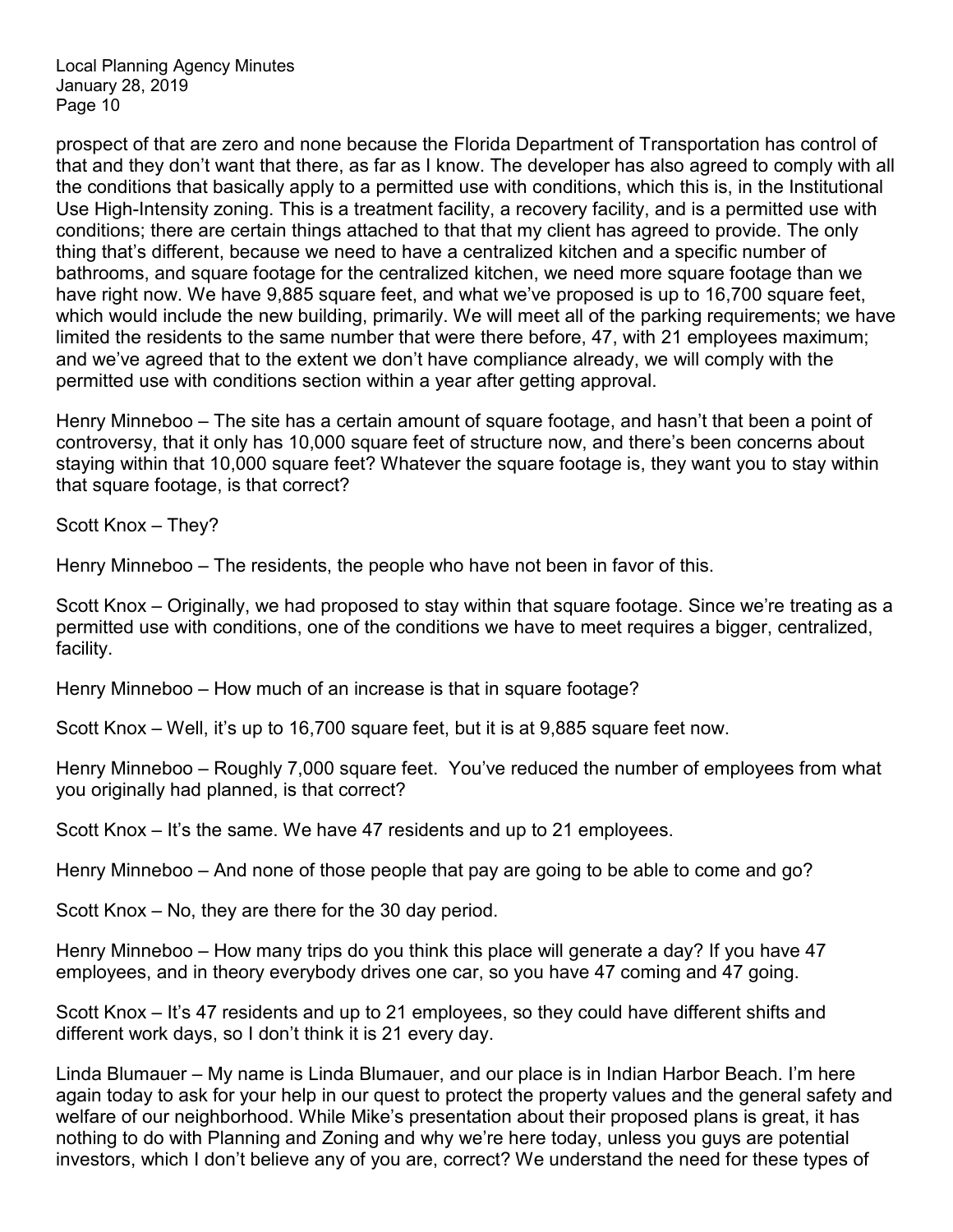facilities and are sympathetic to those in need, but a residential neighborhood is not the place for them. Evidence shows that these types of facilities tend to have bad track records. They say they will be different, but without security, without regulation, and without legal means to keep the patients onsite, the neighborhood will suffer the consequences once again, as the ingress and egress would be in the neighborhood and not an arterial road. From the beginning, Journeypure has not been transparent in their real plans. How can we trust anything that they have said? This property is in an Institutional Use, High-Intensity zoning classification that is nonconforming. The applicant is seeking an amendment to the existing BDP (Binding Development Plan) for the purpose of expanding the service to include men, which is less restrictive, and to include a residential detox and treatment facility, so this change of use is an expansion, and by Code is not allowed, as it is not conforming. They also want to expand the footprint to add 7,000 square feet, which would be considered an expansion of use and not allowed by code. The change of the use to allow addicts and possible felons without onsite security is less restrictive. The land use compatibility outlines the roles of the Comprehensive Plan in a designation of low-end high institutional use, and Happy Landings meets none of them. The increase of traffic from the residents and the staff will change the impact of the neighborhood. Since the 2009 inception of the Institutional Use, Low-Intensity zoning there has been little impact on the surrounding neighborhood, as the property appears to have been abandoned and is currently in a state of disrepair. There have never been 21 employees, and there's never been 47 residents. There have been a handful of people that have come through there in the last nine years. The purpose of the Institutional Use zoning classification is to provide for private non-profit or religious uses, which are intended to serve the needs of the public for facilities of an educational, religious, health, or cultural nature. The classification is divided into two types: low intensity and high intensity. High intensity uses are more suited to a commercial or industrial area, not a residential neighborhood. The proposed use will cause a substantial diminution in value of the neighborhood residential properties. A BDP seems to not be worth the paper it's written on, as the current one has not been enforced; no meetings, no inspections, no compliance. What is there to protect the neighborhood if there's no enforcement? A BDP is a tool for the applicant to agree to the conditions above and beyond code criteria. Conditions within a BDP should not be utilized as a mechanism to waive existing code provisions. This is a non-conforming property, it has not been a good steward to the neighborhood or the County, they have not paid their taxes, they have a history of fines and liens, so how can a memorialization even be a consideration? In times of controversy, I like to put myself in the other position; think of your parents, your son, your daughter, your family, living in this neighborhood; would you feel that they would be safe and their property values not affected? I think most educated people would not. Regardless of past use and history, approving this will have an injurious effect on the neighborhood. The County should protect the neighborhood, follow Code, and deny this request.

Henry Minneboo – These people that are proposing this, are they the same owners from the past?

Linda Blumauer – That's unclear. In the beginning, Journeypure came in and it was supposed to be the Journeypure/Ronsisvalle-run show. Things have changed several times since then and now all of a sudden on the last few BDP's that came through, Lila and Happy Landings are back. So, you can ask them, but I don't know whether you want to trust what they're going to tell you because from what we've seen and experienced so far, I do not have a lot of trust or faith in anything that I've been told. We have met with each and every County Commissioner. Curt Smith seemed to think that U.S. Highway 1 and a wall would be something that could bring this place into compliance, or one of the many things to bring it into compliance, yet there's no talk of it here, and why we're even back here is a mystery. There's other concerns like concurrency, the abandonment, and so many different codes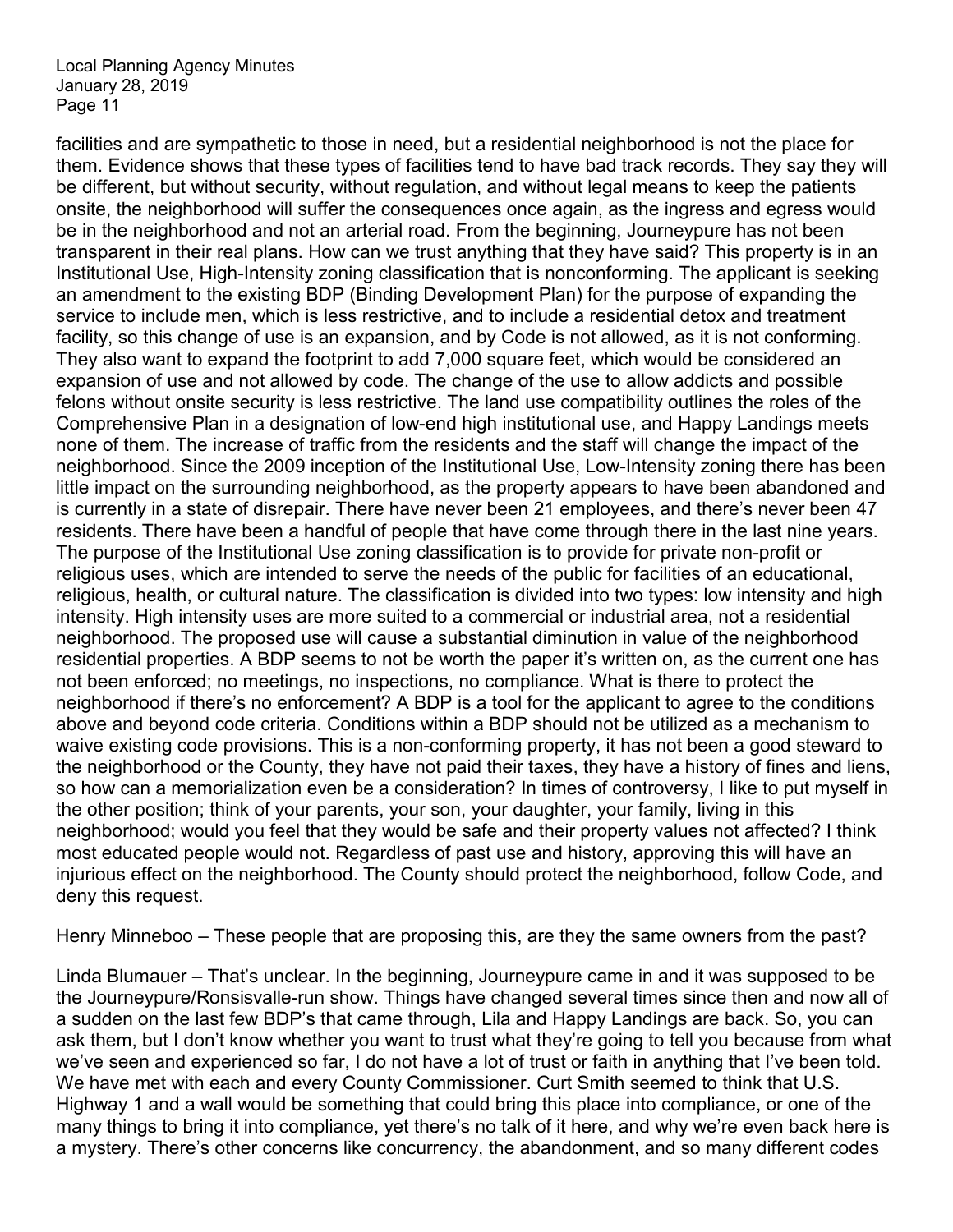that haven't even been talked about; discontinuation of land use without having a proper principal structure; the procedure for mitigating a nonconformancy; concurrency management; the interpretation for conflicting provisions. All of those codes were meant to protect us and I feel like they have been completely overlooked.

Henry Minneboo – Do you see a difference in the people that were here before than what is proposed today? It was my understanding that in the past it was mandated by the court system to attend this facility.

Linda Blumauer – No, it was a women and children facility.

Henry Minneboo – Didn't the courts make them go there before?

Linda Blumauer – I don't know if the court made them go there or not, but it was my understanding it was a non-profit, and Journeypure is a for-profit company, a Chinese-held foreign for-profit company.

Henry Minneboo – That means if you're going, you're paying.

Linda Blumauer – Yes. It is a complete different use.

Jinger Knox – Jinger Knox, Pine Cone Drive, Otter Creek. I own some things around there. If you can consider a BDP (Binding Development Plan) that says, "I don't have to make a parking lot because I'm Scott Knox, even though it's Code", that says, "I can open without providing my client the minimum square footage that's allowed for their health and safety, because I'm Scott Knox", then why would I come up here and even bother talking to you guys? This stuff is the minimum for the entire county, this is for their residents, to protect their residents, their residents' safety, and you're going to put in a BDP that they don't have to protect their own residents? You do understand that the State doesn't actually mandate what their square footage does, you guys do. It's all on you, and because you're buddies with Scott Knox, you're going to say that it's okay, but guess what? If somebody goes in there and they don't have those health and safety things, who's going to be responsible? The County, because you guys said it was okay for them not to worry about the residents' health and safety. Plus, what kind of business would want to open for a year without worrying about the residents' safety? What about worrying about if they have someplace to go eat? Thirty square feet, and they want to open for a year without giving them that? What kind of people are going to go to that facility? You want to say they will be doctors and lawyers, and I don't know if you guys have been done there, but I don't know any doctors and lawyers that would go down there the way it is now. Why not wait until there is a facility that is safe and healthy for them? Why push it to open a year early? Because they don't care, and it's all about the dollar. If you put all that aside, it's a nonconforming property; they could come off of U.S. Highway 1, but they told us it wasn't cost effective, and I don't care because the Code says they have to come off of U.S. Highway 1 or they can't build a new facility that is 68% larger than the one they had there, whether Scott is your friend or not. Do you understand that? We have Code, we have laws. You guys can pass whatever you want, and we'll go to the County Commission, you'll put them in that position in front of the media and everyone else, because you've passed this atrocity, and after that we'll go to the County Courthouse, because this is a joke. This BDP that gives them less restrictions than the County Code, that's not what a BDP is made for and you guys all know that.

Shirley Leslie – My name is Shirley Leslie, 2665 Hilltop Lane, Melbourne. I'm here to address the BDP (Binding Development Plan), which states that he or she has a contract interest in the property,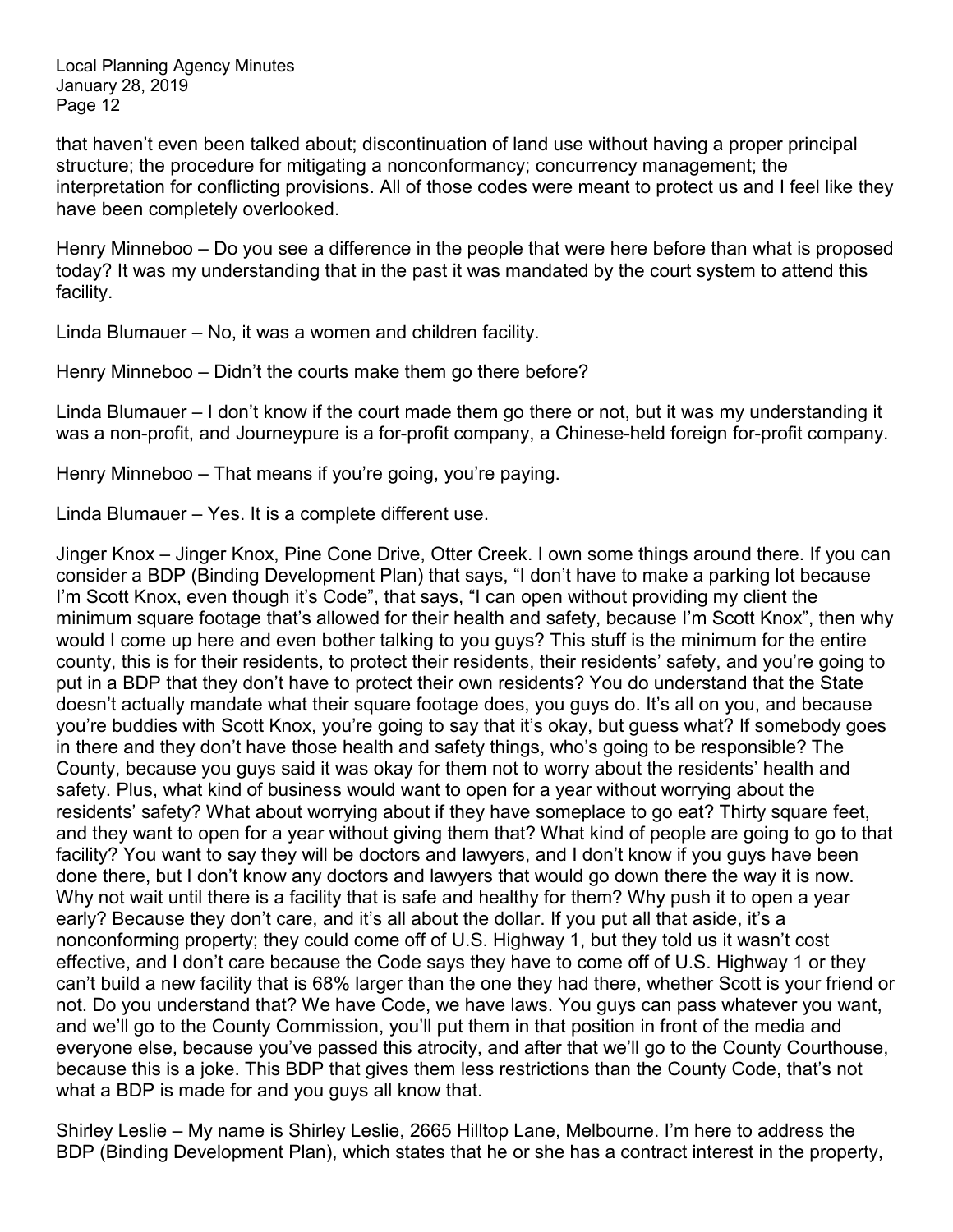but he does not represent and warrant that he is the present owner of the property. The developer must show marketable title of the property, or certification that shows marketable title of the property. Also, Section 62-1157 says, "Where a BDP is submitted, approval of the zoning action shall be contingent upon the presentation of a final and complete BDP". Paragraph D of the BDP references Section 62-1862 of the County Code in three different instances, but there is no Section 62-1862. The incorrect reference of Code makes the BDP incomplete and does not provide the County with a legally referenceable document. The recitals of the BDP call the facility a treatment center. To be complete, the BDP should read, 'residential detox, treatment, and recovery', contrary to what Dr. Mike said they were not. And Otter Lane should read, 'Otter Creek Lane'. Paragraph 7 should be completed with a date. For these reasons alone, this board should not accept the proposed BDP. The current owner is not in compliance with Item 6 of the current BDP that requires semi-annual meetings with the neighbors. Item 7 of the current BDP requires County inspections that were never conducted. This represents to the community that the current BDP was not adhered to, and there is no control or oversight of facilities like this, and will not afford citizens of the County their rights and protection of health, safety, and welfare as required by local zoning code. The facility noted in the BDP offers services more intensive than those required for room board, personal service, and general nursing care, and offers facilities and beds for use beyond 24 hours by individuals requiring diagnostic treatment, or care for illness, injury, deformity, infirmary, et cetera. Florida Statute 395 states that the services qualify a facility to be a hospital, which would move this facility to a higher intensity use. The conceptual graphic representation of the proposed development attached to this BDP is of a facility not approved by, or located in, Brevard County. The proposed BDP offers a 6-foot fence, but since the property and some activities are visible from the crown of Old Dixie Highway, an 8 to 10-foot fence would be more appropriate. Also, the existing fence is not maintained to County Code, and the developer could possibly assume that fence to be adequate. In Paragraph 2(h) of the BDP the developer wants to comply with the facility requirements within one year after receiving approval. Rule 65D.30 of the Florida Administrative Code says a license must be provided. The Fair Housing Act requires that dwellings are readily accessible to, and usable, by handicapped persons. The Florida Administrative Code 65D.30, Compliance with Local Codes, says licensed facilities by the provider shall comply with health and zoning codes enforced at the local level and all providers shall update and have proof of compliance with local fire, safety, and health inspections annually. In Paragraph 3(f) the developer offers to only make background checks available within 30 days of recordation of the BDP, and thereafter upon request of the County. Who, in this County, is going to make this request? What tools does the County have in place to continually make this request, or assure that the owners provide these background checks remembering that both staff and residents continually change? Paragraph 3(g) says the developer operating the treatment center will not contract with the Department of Corrections. What about the owners or other employees of the center? Can they contract with the Department of Corrections? That verbiage should change. In Paragraph 3(i), the developer does not represent in the BDP that ADA (Americans with Disabilities Act) parking requirements per ADA standards are met. Paragraph 7 says the agreement should not automatically inure to just anyone until rezoned. As currently proposed, this BDP could transfer to a totally different type of establishment and they can practice as such until new successor or assigns. Paragraph 9, Conditions Precedent, means all conditions shall be met. Item 3(h) seems to circumvent the requirement to meet square footage requirements. History has proven that certain elements of the existing BDP were not adhered to. There's no guarantee the developer/owner will ever meet the square footage standards enumerated in Section 62-1826(3). The same facility standards for square footage have applied to this property since it was rezoned in 1986, and they have never been met.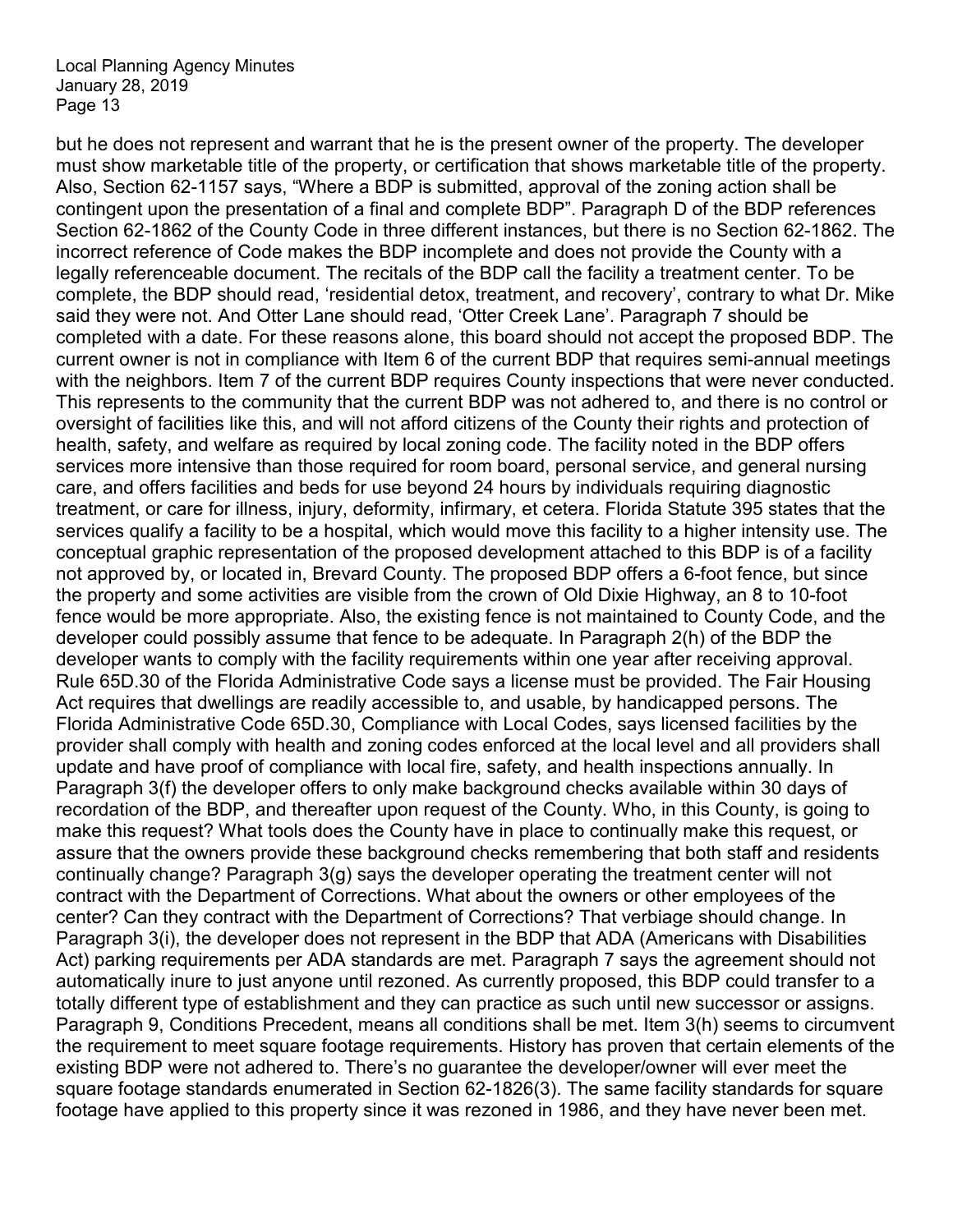Mark Leslie – Hello, Mark Leslie, 2665 Hilltop Lane, Melbourne. I don't disagree with Mike that this is needed; I don't think anybody does, but he also referenced this being the next step down from a hospital. I'm not sure how many of you guys want a hospital in your neighborhood, especially one that's treating opioid addictions; and it's not about people, it's about the zoning. He's talking about 1.3 million people saved, but none of that matters because we're here to talk about the zoning, and I'm going to go to that now, but I just wanted to make sure you understand that we're not against this because of what they're trying to do, we're against it because it's coming into our neighborhood. Item 3 in the BDP (Binding Development Plan) says, "the development shall comply with the following conditions on the use and improvement of the property". One of the conditions of IN(H) (Institutional Use, Low-intensity) is that they meet a collector road, or arterial collector road, not a neighborhood road, so they can't meet that requirement. The way they're stating it, it would only be on Old Dixie Highway, and that means they will never have to, even if they are able to. They're basically binding themselves out of Code by doing that. Prior to the determination that the Institutional Use is exempted from the locational standards, we were looking at a nonconforming use, but we found lately that they are exempt from that nonconforming status because they were a pre-existing use. Exemption for a pre-existing use where the property was developed as an institutional use as described in the Section, prior to August 15, 2004, "The above location standards and intensity limitations shall not apply". Those are the intensity locations for IN(H). "The parcel shall be administratively rezoned to the Institutional zoning classification with the intensity designation that more closely represents the previously approved use. The use shall have the same rights and privileges as a pre-existing use as established under Section 62-1839.7." In 2005, they were rezoned administratively to IN(L) and Neighborhood Commercial as an ALF (Assisted Living Facility). Prior to that, they were an RSSF (Residential Social Services Facility), under the Agricultural Residential zoning designation, a RSSF, Treatment and Recovery Facility, and an ACLF (Adult Congregate Living Facility). Some of the stuff you were talking about earlier, what happened in 2004, is we brought it before the board because they were in association with jails and court; they actually had contracts with the State Department of Corrections to bring people into the neighborhood and rehabilitate them in the facility. It was against them when it was in the ACLF designation, so we called them on it and it came out that they were going to go before the Special Magistrate, and we ended up having a hearing before the Board and things got dicey at that point, but basically, the requirement for meeting a connection to an arterial road did not come up until 2009 when this was rezoned as Community Commercial and IN(H) for the women with children center. It was not out of compliance from this IN(H) designation until the 2009 rezoning. Item 3(d) of the BDP says, "The developer shall comply with the 250 square-foot rule, whatever the restroom and dining facility standards are." That same rule has applied to this property since 1986, and they said in the last BDP that they would comply within a year and they didn't. So, you have to understand the distrust has been built over 20 years, it's not just because we're here telling you we don't want this thing in our neighborhood, it's a long history. By virtue of being a preexisting Institutional Use, we have established that the locational standards, and therefore the nonconforming use designation does not apply as they were a pre-existing Institutional Use prior to the Comprehensive Plan Amendment in 2004. The request to amend the BDP to develop the property as a residential detox treatment and recovery center, licensed by the Department of Children and Families under Rule 65D.30, Florida Administrative Code, should be denied because it would mean the treatment and recovery facility is being re-established; it was that prior to 1986, and now they're asking to re-establish the treatment and recovery. Section 62-1839.7(b) says, "A pre-existing use may not be re-established if at any time it is changed to the use as consistent with the Comprehensive Plan, or if the pre-existing use is abandoned for a period of three years or more". So, it was treatment and recovery, it was administratively rezoned in 2005, then rezoned again in 2009, and now they want to go back and rezone it as a treatment and recovery facility. Prior to 2005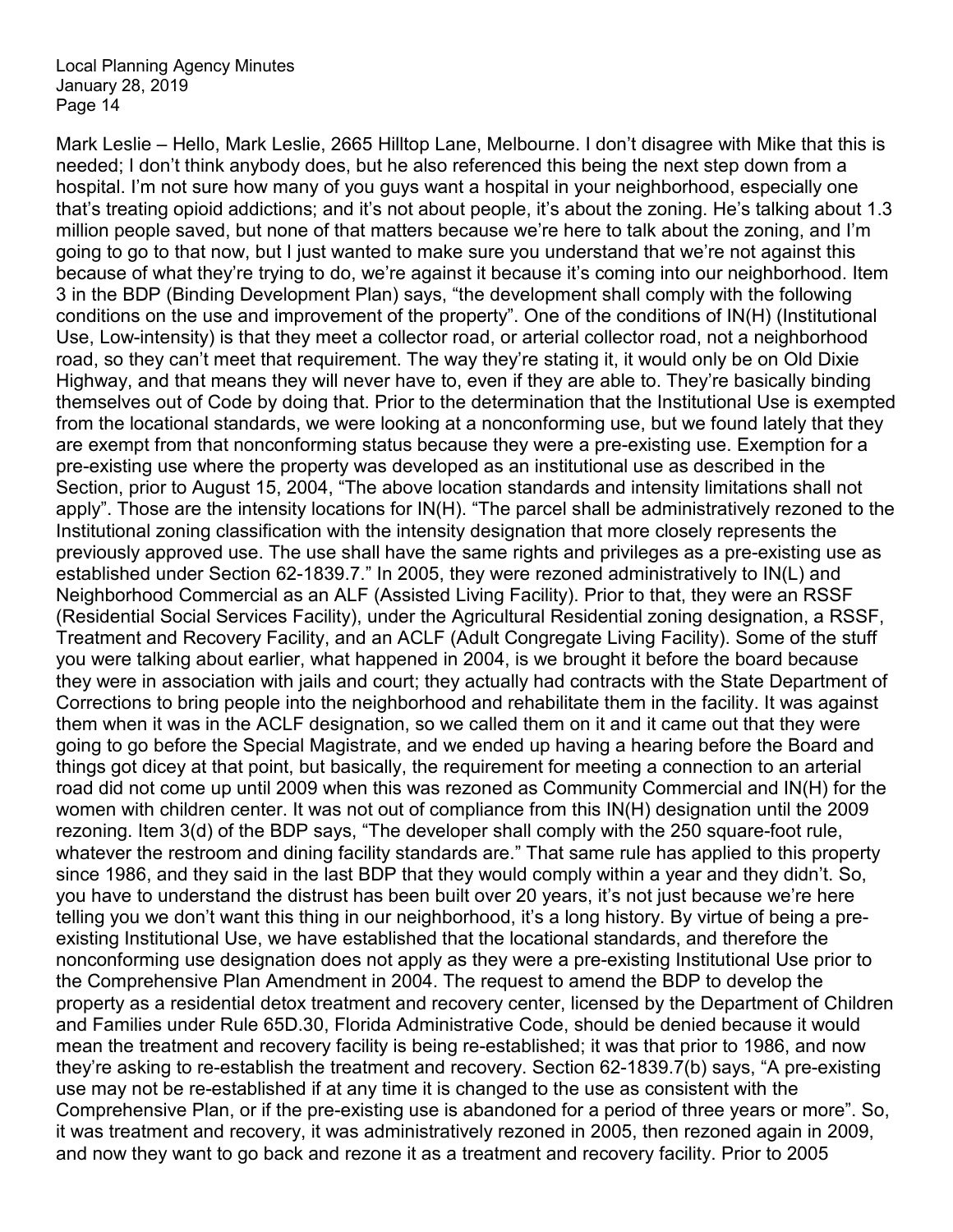rezoning to Neighborhood Commercial, Institutional Use, and an Assisted Living Facility, it was zoned as Agricultural Residential with a Conditional Use Permit for an RSSF (Residential Social Services Facility) and ACLF (Adult Congregate Living Facility). If the property was use was treatment and recovery up until 2005, how can the use of treatment and recovery be re-established? It's been 14 years or so since the treatment and recovery use applied. This application of treatment and recovery was substantiated by the County Attorney during May 18, 2004, Board of County Commissioners meeting. Mr. Knox advised the Board from a legal construction that approval could view the property as having been given a Residential Social Services Facility zoning in 1986, which would then include drug treatment and recovery facility.

Henry Minneboo – How much more time do you need?

Mark Leslie – I've got a couple more pages.

Henry Minneboo – We try to do three or four minutes and you've done five.

Mark Leslie – That's interesting, because the gentleman at the other hearing had a whole lot more minutes. This is the same thing that happens every time, Mr. Minneboo, and it's not right. Other people have lots of time.

Henry Minneboo – Go ahead.

Mark Leslie – I'm telling you a lot of specific stuff, and if you don't care to hear it I'll sit down.

Henry Minneboo – We're here, but there's other people who want to talk, too.

Mark Leslie – If they want to expand the facility now, expand the floor area, they would be allowed to, but they would only be able to do it by 25% through administrative review and approval, as long as the expansion meets all the County and Land Development Regulations. This administrative approval shall not permit expansions which exceed the maximum permitted by the zoning classification or Comprehensive Plan. In order to expand a pre-existing use beyond the 25% administrative approval, a conditional use pursuant to 62-1949.7, a substantial pre-existing use shall be required. As an RSSF, treatment and recovery, and ACLF, was a pre-existing use, then the 25% additional square footage would be the current 9,885 square feet, times 25%, equals 2,471 square feet, not the 6,815 square feet they are proposing; that's 68%. If they were to choose to go ahead and pursue administrative relief through the board, it would require that they go through a process, and the Planning Administrator would have to illustrate the location and all proposed expansion and conformance to all applicable site improvement requirements for the proposed re-building or replacement construction, and the degree at which that construction meets or brings the site into more conformance with all applicable site improvements. A copy of a written confirmation issued by the zoning official designating the property as a pre-existing use would also have to accompany that application. If it was a pre-existing use, and that's not allowed to be done again, how could they confirm it's a pre-existing use, it's already been done and they closed the door on that chapter? I want to finish by briefly talking about the State standards. We've heard there is a requirement for square footage at the County level; the State basically requires compliance with all local codes to be adhered to. The State doesn't spell out specific square footage, they leave it to the County to decide what that square footage should be. Lastly, regarding fair housing, there's a lot of discussion about the Fair Housing Act, and it's discriminatory for the County Code to discriminate against those with disabilities or addictions. We don't believe that's the case, because the same Code applies to assisted living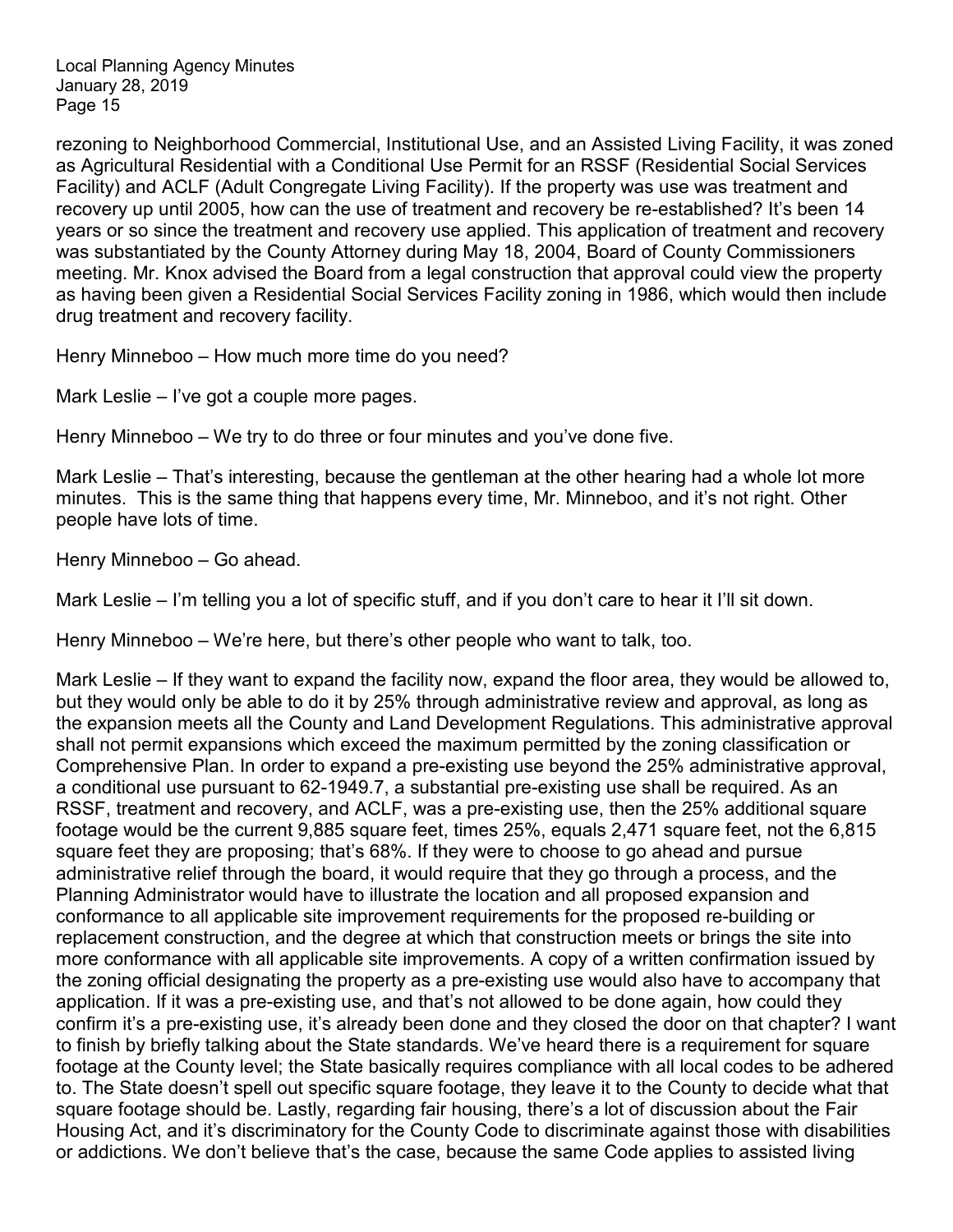facilities and to treatment and recovery facilities. The people under an assisted living facility designation are not part of that same description of those protected folks. I'd like to mention the ADA (Americans with Disabilities) guidelines, and as we heard, no one has inspected this property. It was anticipated in the binding development plan that it would happen, and it didn't happen. We don't know how many square feet we actually have down there; we don't know if it's ADA compliant, and a quick drive through there this morning showed no ADA parking spaces, so if they decide to go that route, they need to clean up their own act on the property first.

Costas Manouselis – My name is Costas Manouselis, I live across the street from the proposed project, and my daughter lives next to me, and my concern is safety for me and my family. I understand high-class people go there, but if they're dealing drugs, who's going to keep them from jumping the fence to come to my house or my daughter's house? I'm also concerned about the traffic from U.S. Highway 1, and there are a lot of accidents there. Traffic and safety for my family are my concerns, and I hope the board denies it.

Scott Knox – I would like to say that Mr. Leslie was very articulate in the way he described the preexisting use. That's exactly what it was, and for that reason the use that was there before existed as a treatment and recovery facility, with the exact same conditions that exist today. That road was there, the buildings were there, and the only thing we're asking for is an expansion. Very interestingly, as Mr. Leslie announced to you, two things happen when you're a pre-existing use: Number 1, in this particular zoning classification you don't have to comply with location standards, so collector road/arterial road is completely irrelevant at this point, because he's right, it is a pre-existing use, and it was at that time so it didn't have to comply with the collector/arterial road requirement. What was there was there and it was okay. Now, he's asking today to change that and make them do something different by connecting to an arterial road, or a collector, which I think this probably still qualifies as a collector because it does collect traffic from abutting residential neighborhoods onto Old Dixie Highway, which turns into Otter Creek Lane, and there is a commercial establishment at the end of Otter Creek Lane, so it fits all the criteria for a collector road under the County Code. I don't think that's even an issue, assuming it was relevant to begin with, which it's not because this same use back in the timeframe that Mr. Leslie was talking about, had the same conditions that exist today, and the reason that's important is because there is a Fair Housing Act, there is an Americans with Disabilities Act, and there is a Rehabilitation Act at the Federal level that says you can't discriminate against a particular use where people have disabilities. What happened back when Mr. Leslie was talking about, is the same condition that exists today, and the only reason you would turn it down at this point is because it is a treatment facility, and that doesn't fly under the Federal law, so you have to be careful with that. The other thing is, expansion that's permitted for a pre-existing use is 25% as Mr. Leslie described, or they can file a site plan with the County, which 99% of what was discussed today would be covered by a site plan; the parking requirements, all of those things have to comply with the standards of the ordinance. The way expansion works with pre-existing uses was you had the right to go 25% administratively through staff, or it could go beyond that if you went before the County Commission with a site plan and get the site plan approved. That is where we would go if we needed that much space. We put the 16,700 square-foot in there as a cap; there may be fewer residents there, or there may be fewer employees there. By the way, the proprietor-to-be indicated that the number of trips he expected to be generated because of the number of employees that would be there at any given time was 12 trips. The other thing the ordinance says about trading this exemption for pre-existing uses, is that the use has the same rights and privileges as are set forth in the ordinance; it doesn't say they have to comply with all the conditions of the ordinance. In fact, if you look at the pre-existing use ordinance, it has a list of things you have to do to qualify for it to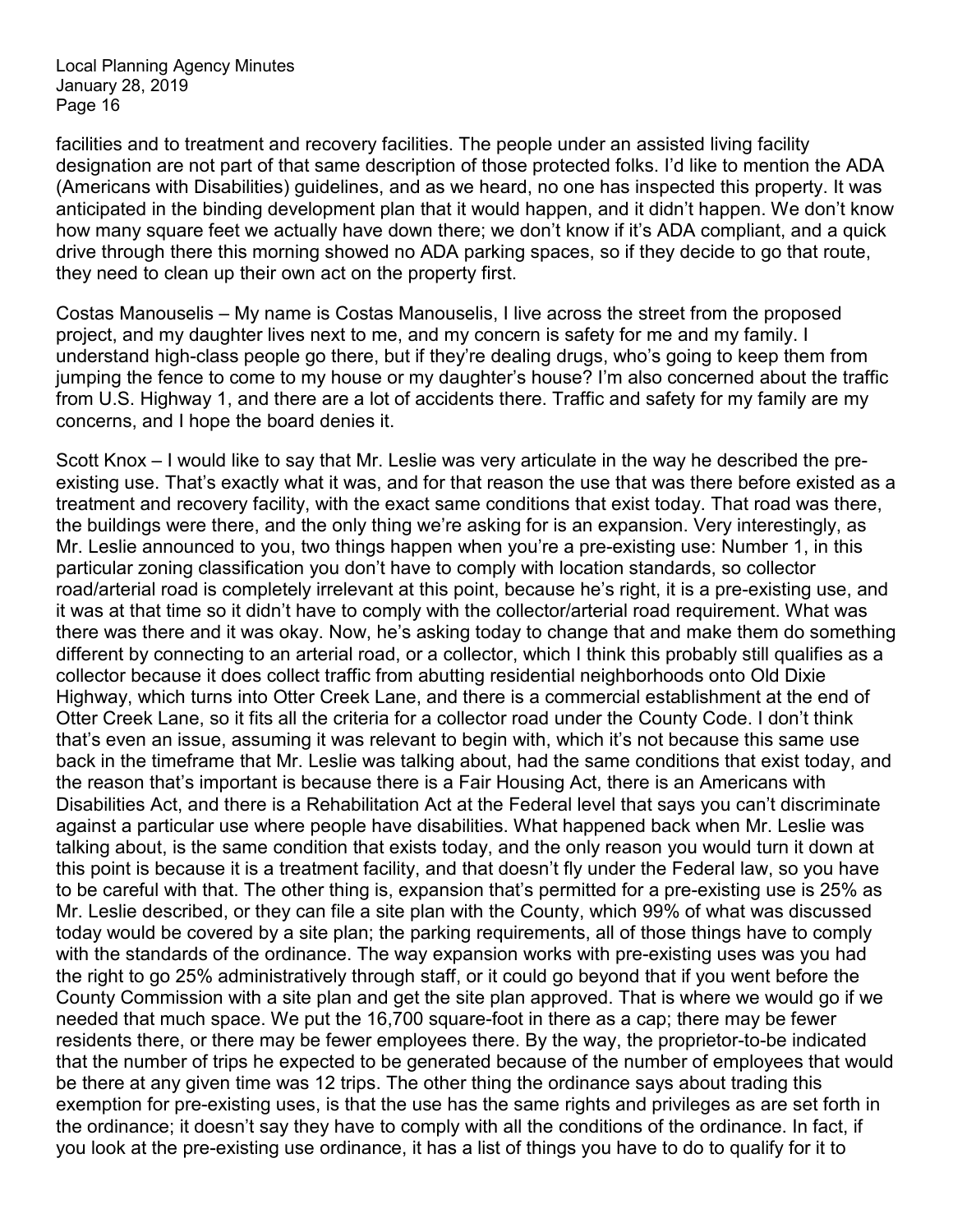begin with. This ordinance, Section 62-1573, which deals with high-intensity uses, institutional, says that if you existed as an institutional use before August 15, 2004, you are a pre-existing use, you don't have to go through the qualification provisions, but it does say you get the same rights and privileges that a pre-existing use would have. The only thing you get under the provision that deals with pre-existing use and waive a right over privileges, a right to expand, and that right to expand is detailed, as Mr. Leslie said, 25% administratively, or more if the Board approves a site plan. As I said, that site plan would cover all of the square footage requirements, they would have to meet the parking requirements, it would have to meet the square footage for the facility for the central eating facility, and all that would have to be shown on that site plan in order to be approved. It may not be as big as they ask for because they be a smaller facility than what they think they're going to be.

Henry Minneboo – Mr. Knox, is there a plan of this facility, the way it would look, is there any pictures of this?

Scott Knox – I think in your packet we had some pictures.

Henry Minneboo – Yes, you did, but is that the same concept that would be there?

Scott Knox – That's the concept they're proposing to use, yes.

Henry Minneboo – That exact one? Okay. It looked to be three or more stories.

Scott Knox – No, it's a single-story building.

Henry Minneboo – Any more questions for Mr. Knox? Okay, I bring it back to the board. Erin, specifically we're dealing with the amendment of the BDP (Binding Development Plan)?

Erin Sterk – Yes, the request that's before you is the amendment of the BDP and amendment of the use within the BDP, some of the responsible parties within the BDP, and the specific conditions. I can answer questions about some of the accusations that the public made regarding the ability of the applicant to propose some of the changes that they are proposing, if that's something you'd like me to run through, or can allude to our general concerns regarding some of the language.

Henry Minneboo – Yes, please.

Erin Sterk – The BDP, like some members of the public said, is not a tool to usurp anyone from meeting County Code requirements, and some of these provisions seem to be designed to do that. There are specific ones that say they'll come into compliance with the facility standards a year after opening. Administratively, we do not have a tool to allow for that to occur, we cannot sign a Business Tax Receipt for a facility to be out of compliance with Code over a certain period of time. The BDP is not a tool to allow us to do that. Specifically, 3(h), complying with the facility standards within a year, the County does not agree that provision can be adopted as proposed. Item 3(i), the developer representing that there is adequate parking on the site, we don't have any demonstration that that has been inspected and approved, and we also don't have any mechanism to exempt someone from meeting parking requirements when they expand a facility through a BDP condition. If you were to construct a new building, you have to construct parking; we can't exempt you from stormwater, we can't exempt you from parking, so for 3(i), we just don't find a way to approve it as-is.

Henry Minneboo – It really creates a whole new concept, it starts it back at square one.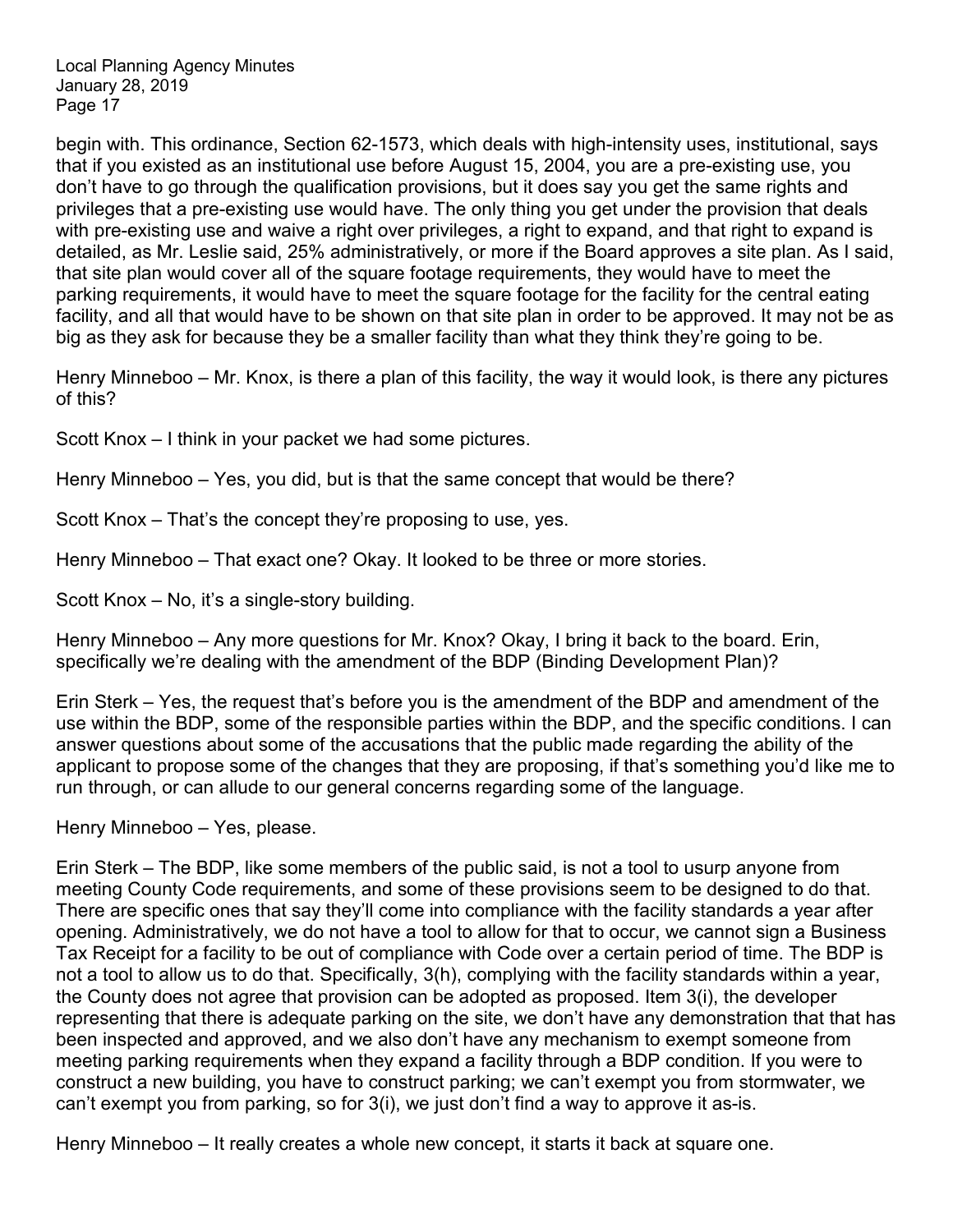Erin Sterk - There is a lot of specific minutia, but the main point that is before you today is just the change of the use and whether or not that is consistent and compatible with the surrounding development. Beyond that, the specifics of it, and exactly how many square feet, you have to get past Step 1 and answer that question, and then get into the rest. Additionally, the BDP (Binding Development Plan) is a tool to obligate the property owner; it runs with the property, it doesn't run with whoever the developer is and when a new developer shows up it doesn't become applicable anymore, so we would ask that every condition obligate the property owner to comply so that the County has an enforcement mechanism. There is a lot of other information in the BDP, but generally what is before you is the proposed use between going from a dormitory in IN(H) (Institutional Use, High-Intensity) zoning to a treatment and recovery facility. The dormitory is a permitted use, and the treatment and recovery facility is permitted with conditions, and that's when those specific conditions for compliance with the facility standards kick in. The dormitory doesn't have those standards and that's why they sought the dormitory use in 2009 and memorialized it in a BDP, because they weren't able to provide the facility standards necessary for the residents of the adult congregate living facility. Here, I guess the way to do that would be to expand the building to allow them to come into compliance with providing those facility standards. The question is if they need to do that in order to come into compliance with Code, is that consistent and compatible with the surrounding development? That's what we ask you to decide.

Scott Langston – How many years has it been a treatment facility there?

Erin Sterk – It has not been a treatment and recovery facility since at least – it didn't even have the rights to be one, I don't know what they were actually operating as, but they have not had the rights to be a treatment and recovery facility since 2005, when it was administratively rezoned and a BDP for an ACLF (Adult Congregate Living Facility) was placed on the property. It had before that, an AU (Agricultural Residential) zoning with a Conditional Use Permit for an RSSF (Residential Social Services Facility) and an ACLF. When it was rezoned administratively, what happened was institutional uses used to happen in other zoning classifications, we didn't have an institutional zoning classification, and when we created it, we tried to create a mechanism to bring those out of the institutional uses in other zoning classifications and bring them into the right intensity of institutional use. That's what happened from 2004 to 2005 when it went to IN(L) with the ACLF, and then they rezoned once more on their own merit after that, to the dormitory use, and now it's another request that is not administrative.

Scott Langston – The same owners the entire time?

Erin Sterk – Since the 2005 Board action they have not had the rights to have a treatment and recovery facility at that location.

Scott Langston – Has it been the same owner of record throughout the whole time, or have they changed owners?

Erin Sterk – I think it's been the same owner. I think it's been operated under different names over time.

Henry Minneboo – Our only objective today is to determine if we're going to amend the BDP.

Erin Sterk – It's whether or not you intend to approve the conditions as proposed, or the use in general.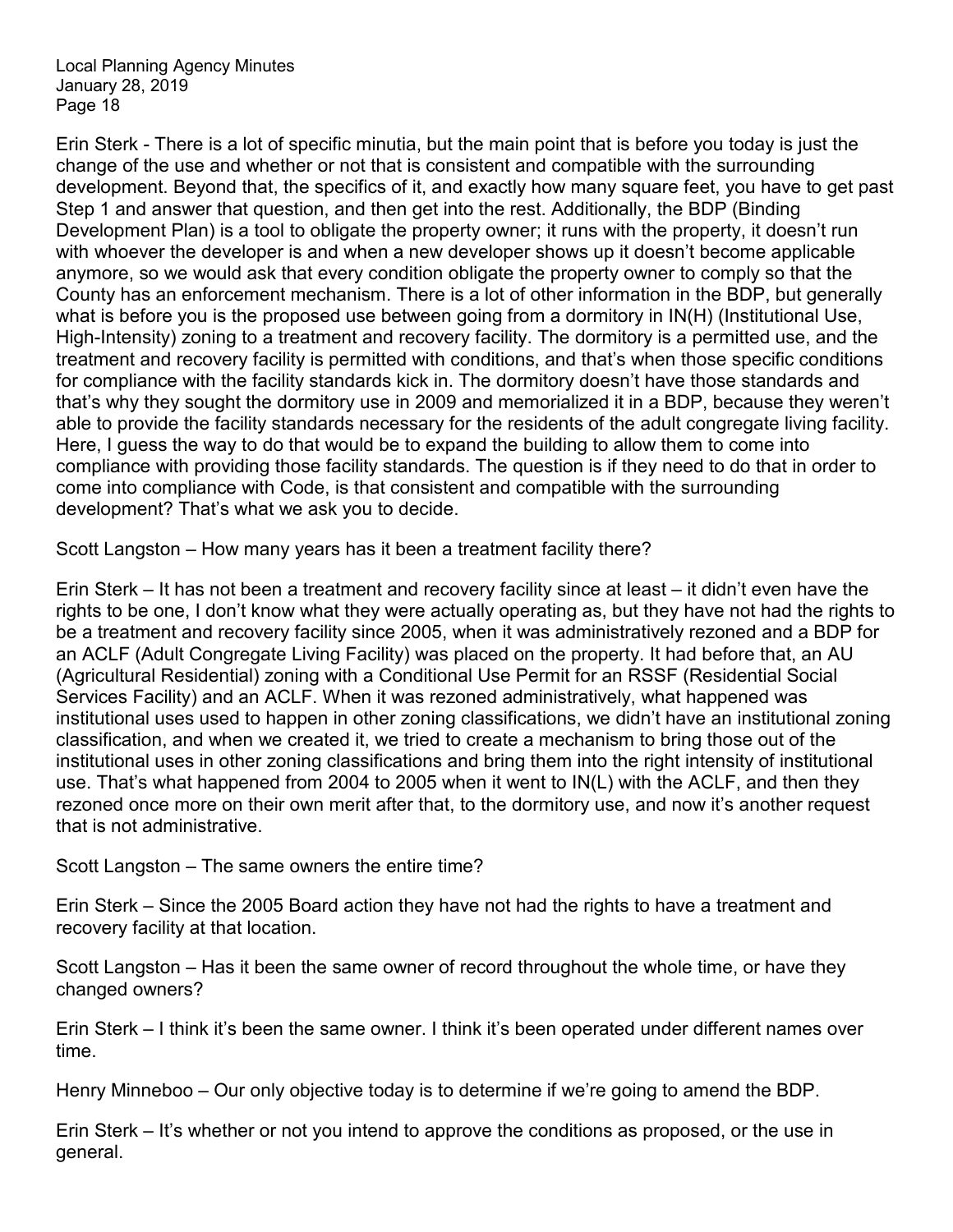Henry Minneboo – I think the first thing you have to do is eliminate the BDP (Binding Development Plan) from the past.

Bruce Moia – Or we just approve this one over that one.

Erin Sterk – The County has some significant concerns over the language of those conditions, such as the responsibility of the parties who would be obligated to come into compliance as proposed today and the intention to usurp the Code at a later date.

Ben Glover – I thought we already finished this one, and I honestly think the applicant is coming back and we're starting all over. I don't know how I feel about it; I felt better about it the last time. If the County has concerns, I don't know how we pursue something like that.

Ron Bartcher – The BDP has been brought up a couple of times. Typically, BDPs add to the zoning restrictions. I've only been here six years, so I can't remember everything, but I don't ever recall a BDP doing what this one is trying to do and circumvent the zoning restrictions. I think that's something we ought not to be doing. Also, in looking at some of the staff comments there are changes to using the word 'developer' and 'owner'. Usually, it's 'owner/developer', and they are now separating 'owner' versus 'developer'. To my mind, that is something the owner and developer should do amongst themselves as to who pays for which purpose of it, but from our point of view, we don't care which one them does it, we just want it done. I'd prefer 'owner/developer', but that's something else. In looking at 3(i) and 3(j), there's been no evidence given to staff to support those assertions, and I don't understand that, it's not that big a deal. I also have a question for staff. When we have a BDP that makes something, for example, Item 4 says there will be meetings. Who enforces that? What department does these regular inspections, or does one of the residents have to come and complain to one of the departments? How does that work?

Erin Sterk – In a perfect world, these conditions would be structured in a way that include some timely mechanism that the applicant would need to demonstrate that they come into compliance with. We don't have a regular mechanism to go out and just inspect properties. They would have to request an inspection from County staff and provide evidence on whatever timeframe should, in theory, be memorialized.

Ron Bartcher – So, what we're doing is we are creating rules that we don't enforce, and we leave it up to the residents to try to do that. That's not right. If we're going to create a rule that says they've got to do something on a regular basis, then it should be up to the County to say you're doing it or not doing it. If we don't have a way of doing that, then I don't see a use for putting it in there.

Erin Sterk – They have a way of requesting that we come out and check whether or not they are in compliance, they just haven't requested it.

Ron Bartcher – Yes, the fox that's in the hen house can come and check to see if there are any foxes in the hen house.

Henry Minneboo – With situations in the past, I think Code Enforcement has been the agency to undertake some of these tasks, not specifically this location.

Erin Sterk – The conditions in a BDP essentially become part of the zoning action, so just like any other part of the zoning code they are enforceable by the Code Enforcement.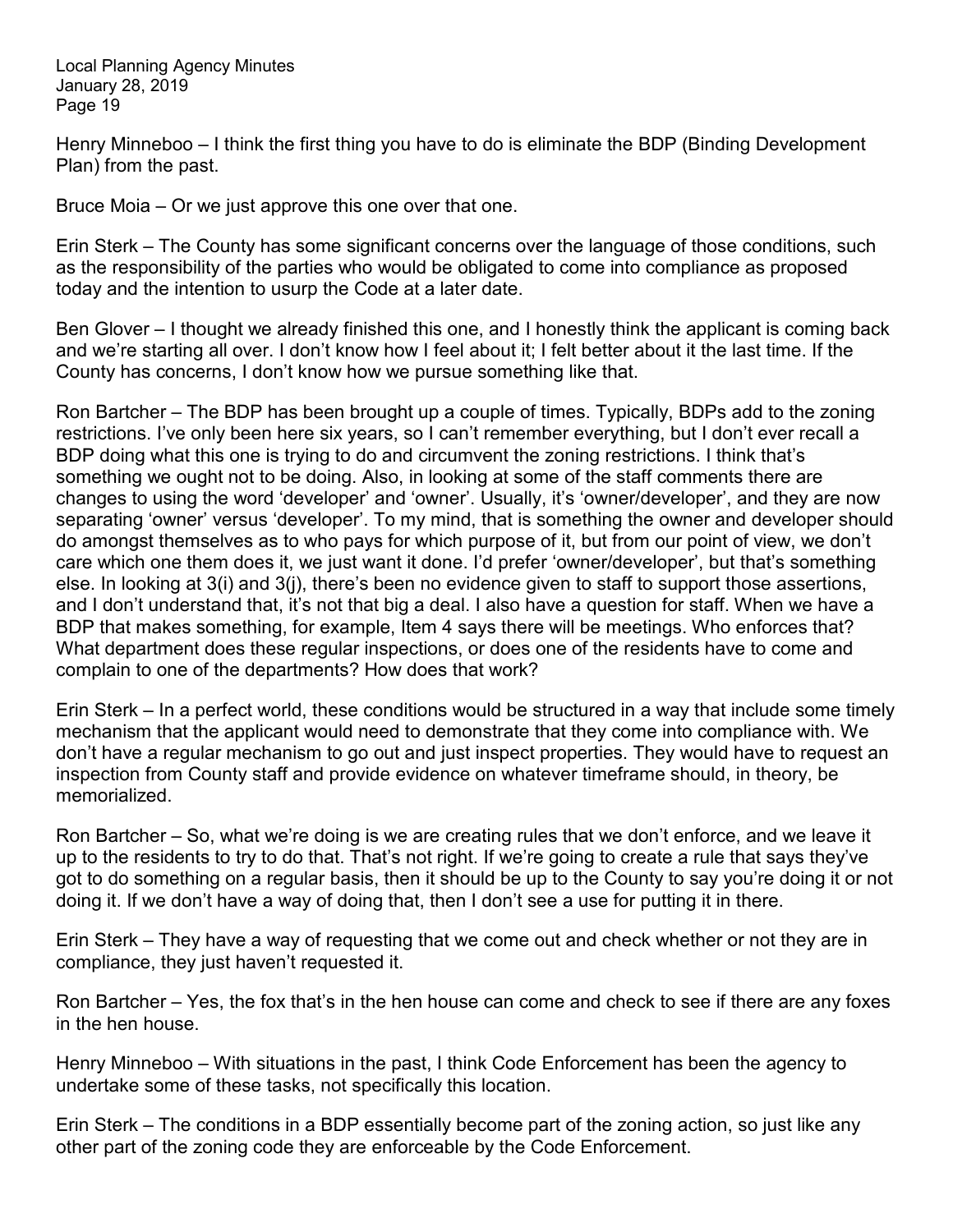Henry Minneboo – Not to be critical of Code Enforcement, but it's almost like the health department attacking these restaurants. They just periodically say they're going to go after Chinese restaurants today and Mexican restaurants tomorrow.

Ron Bartcher – The Health Department has a regular schedule, more or less, whereas Code Enforcement, I'm not aware of any schedule they have for inspections.

Henry Minneboo – No, they don't have a schedule.

Scott Langston – I think there was also a mention of maybe their corporation being defunct or something, but it isn't an active corporation and all the members are listed on Sunbiz as inactive.

Scott Knox – Paragraph 5 says, "The developer shall comply with all regulations and ordinances of Brevard County". We don't have any objection changing it to 'owner/developer', however you want to phrase it. The reason we have it the way it is because we have an owner and a company that has it under contract, and will become the owner, but is not the owner yet, so we put 'owner' and 'developer' separately, but we can put them together if you want. Clearly, if there's something that's not in compliance with the County ordinances, and staff feels that's the case, we can fix that, because our intent is to comply with the County ordinances, and it's in the agreement. As far as being enforceable, it is enforceable by Code Enforcement and the provision in Section 8 says that. If it makes the folks happier and more comfortable, we would certainly be glad to agree to a requirement that they come out and inspect to ensure compliance from time to time.

Mark Wadsworth – She said earlier, with a BDP (Binding Development Plan), if a new owner comes in, that BDP is not applicable.

Erin Sterk – I meant that if they were to put a responsible party in the BDP that wasn't the property owner, and that developer party changed, then it wouldn't be tied to the land. It's not that the BDP is no longer enforceable, it's just that the accountable party in the BDP would no longer be a constituent.

Jad Brewer – I think staff's concern is it's simpler to say 'owner/developer'. If something happens to this developer, or the deal falls through, or some other organization comes in, it's still tied to the land.

Mark Wadsworth – Is that what we're trying to do here, get approval for property so that you can sell it to a potential buyer?

Jad Brewer – I believe they are buying it from the potential seller.

Scott Knox – The potential buyer is here and is one of the parties to the agreement. If they buy it they will become the successor in interest and are bound by everything in there.

Bruce Moia – We've done BDPs before where the developer was just under contract to buy the property, but they did a BDP and it was just stated as 'owner', whomever the current owner is, and then when they sell the property the owner becomes the owner. I've never seen it broken out like this before. Of all the projects that have come through here that were under contract, it's always been the owner and the owner is bound to it until he sells it, and then the other owner is bound to it. I've never seen it like this before, it's a little unusual, and maybe that's why it's confusing.